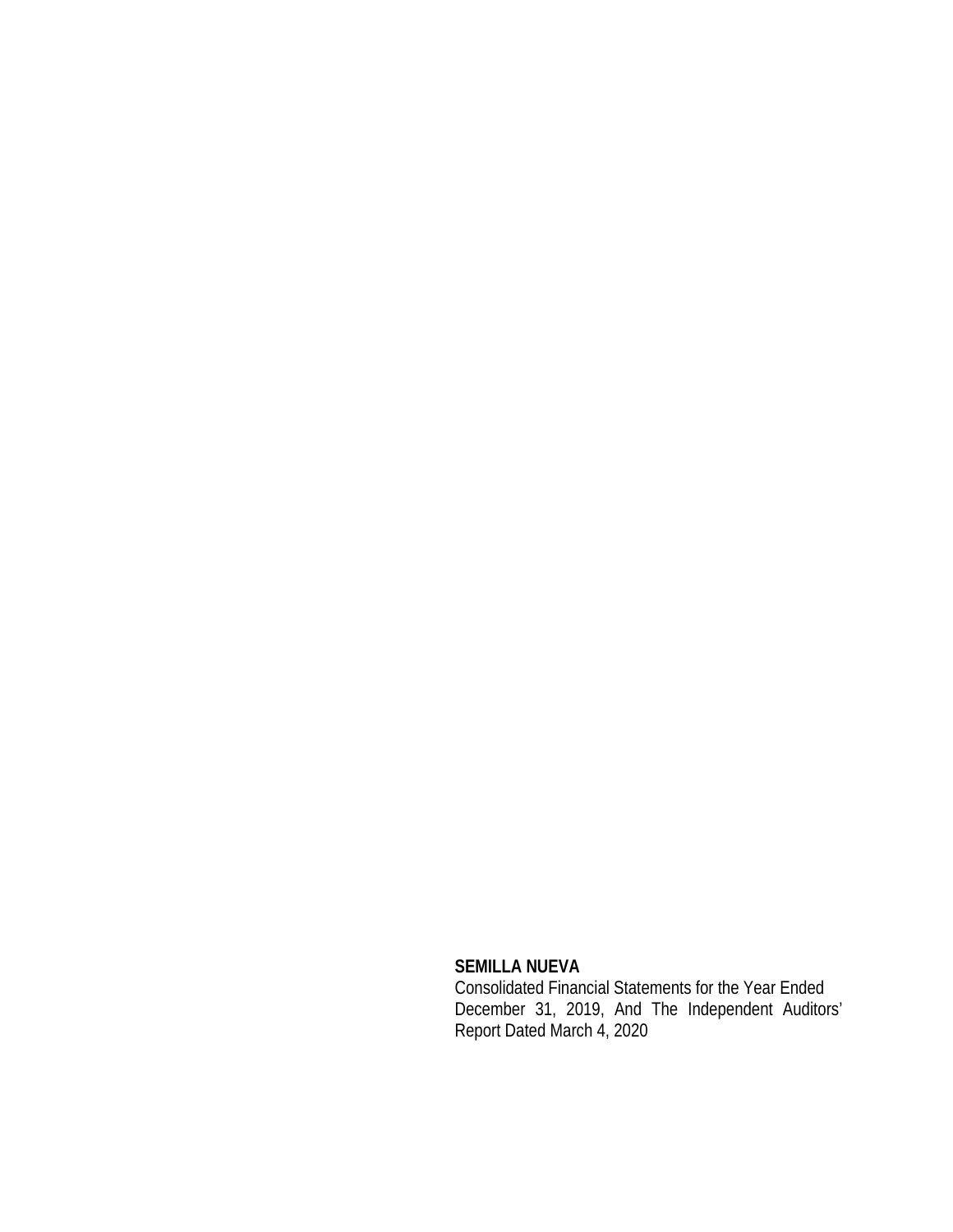## **INDEPENDENT AUDITORS' REPORT**

| <b>INDEX</b> |     |                                                     | <b>PAGE</b> |
|--------------|-----|-----------------------------------------------------|-------------|
| $1 -$        |     | Independent Auditors' Report                        |             |
| $2 -$        |     | <b>Consolidated Financial Statement</b>             |             |
|              | 2.1 | <b>Consolidated Statement of Financial Position</b> | 5           |
|              | 2.2 | <b>Consolidated Statement of Income</b>             | 6           |
|              | 2.3 | Consolidated Statement of Changes in Equity         |             |
|              | 2.4 | <b>Consolidated Statement of Cash Flows</b>         | 8           |
| $3. -$       |     | Notes to the Consolidated Financial Statements      | 9           |
|              |     |                                                     |             |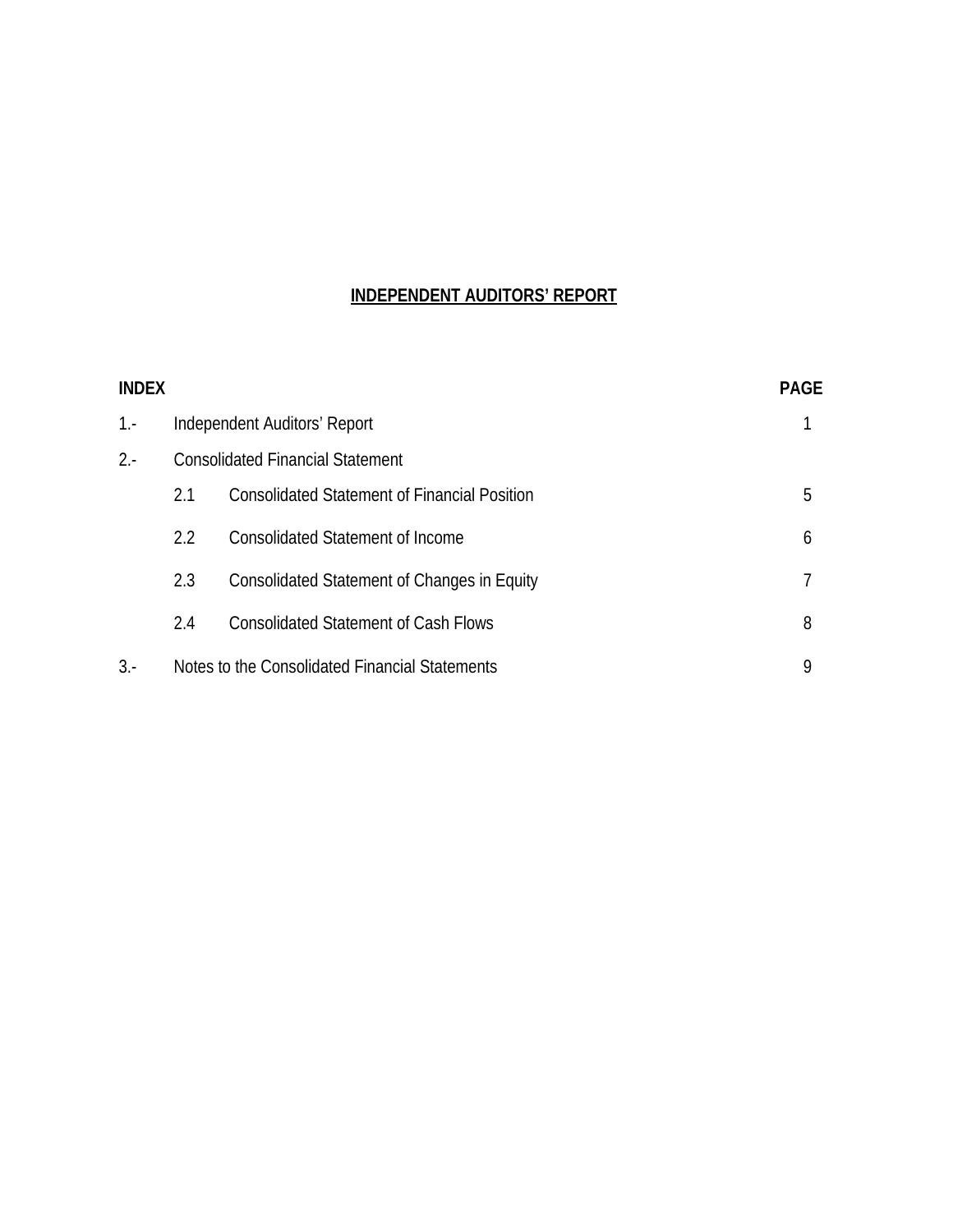## **INDEPENDENT AUDITORS' REPORT**

Sirs: Board of Directors **Semilla Nueva**  Guatemala

Report about the audit of consolidated financial statements.

## *Opinion*

We have audited the accompanying financial statements of Asociación Semilla Nueva, Semilla Nueva, S.A. y Semilla Nueva (the "Company"), which comprise the balance sheets as of December 31, 2019, the consolidated statement of income, the consolidated statement of changes in equity and the consolidated statement of cash flows for the year then ended and a summary of significant accounting policies and other explanatory information.

In our opinion, the consolidated financial statements of the Company, as of December 31, 2019 have been prepared, in all material respects, in accordance with the accounting policies and practices adopted by non-profit institutions, as described in Note 2).

## *Opinion Basis*

We conducted our audit in accordance with International Standards on Auditing (ISAS). Our responsibilities in accordance with these rules are described in the section Responsibilities of the Auditor for the audit of the financial statements of our report. We are independent of the Company in accordance with the ethical requirements that are relevant to our audit of the financial statements in Guatemala, and we have fulfilled our other ethical responsibilities in accordance with these requirements. We believe that the audit evidence we have obtained is sufficient and provides a reasonable basis for our un qualified opinion. The administration has said that the Company will continue in operation.

## *Basis of Accounting and use of the Independent Auditor´s Report*

We draw the attention to Note 2, without that affect our opinion: to the consolidated financial statements that have been drafted, in all the important aspects, in accordance to accounting practices and policies adopted by the Company's management, as described in Note 2), which have their basis in accounting practices for non-profit institutions, because the financial statements are drafted according to a special purpose accounting basis. As a result, our report is made only for the Company and must not be distributed or used by different parts of the Company or its partners.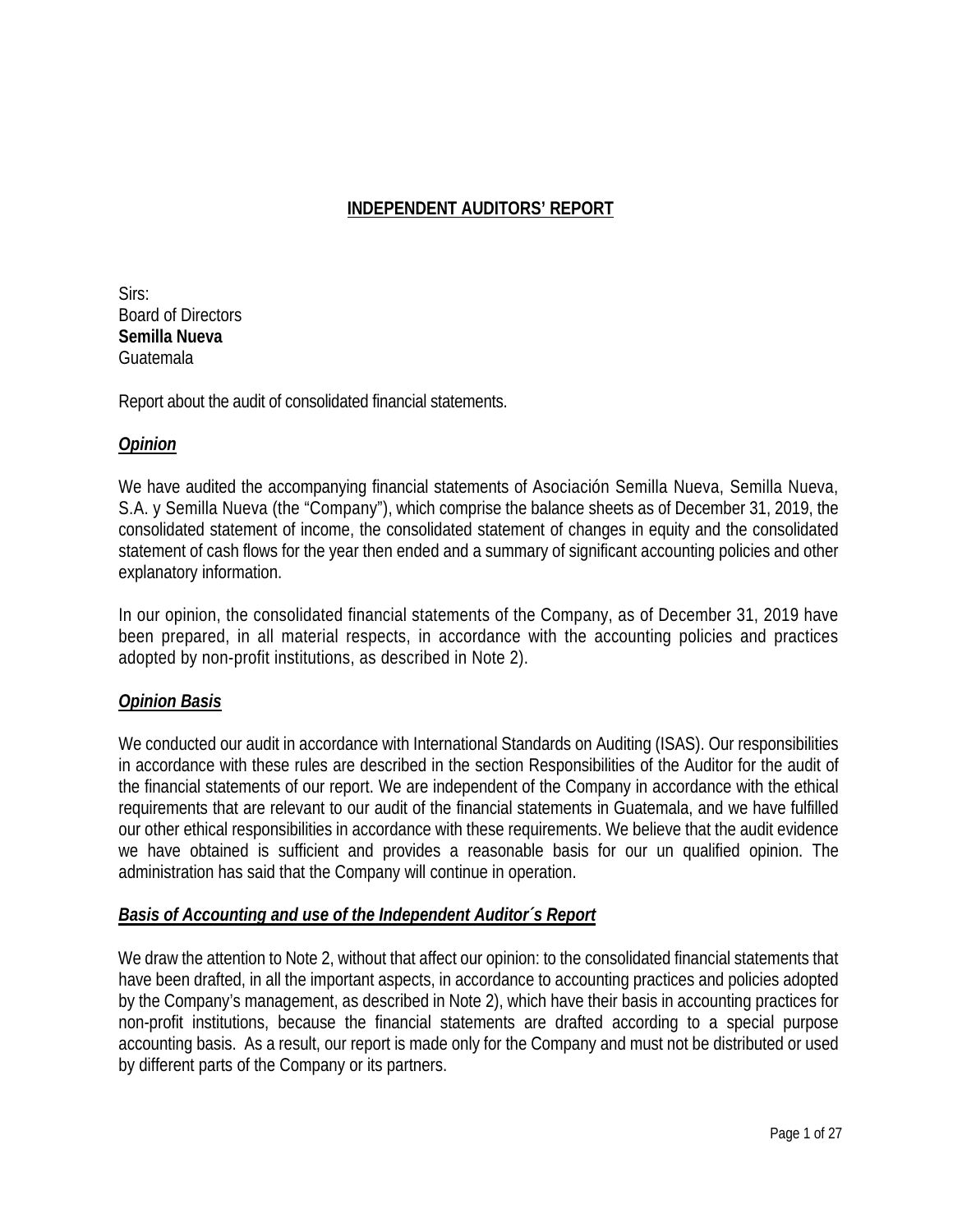## *Other Issues*

As of December 31, 2019, Asociación Semilla Nueva hasn't any inventory and cost of sales record for transactions derived from the purchase and sale of biofortified seeds; inventory control and cost of sales are carried out by operations.

## *Responsibility of the administration on the financial statements*

The Company's Management is responsible for the preparation and fair presentation of the consolidated financial statements in accordance with accounting Company policies, and for such internal control as management determines is necessary to enable the preparation of financial statements that are free from material misstatement, whether due to fraud or error.

When preparing the consolidated financial statements, management is responsible for assessing the Company's ability to continue as a going concern, disclosing, as applicable, the matters related to going concern and using the going concern basis of accounting, unless management either intends to liquidate the Company or to cease operations, or has no realistic alternative but to do so.

Those charged with governance are responsible for overseeing the Company's financial reporting process.

## *Auditor's Responsibilities for the Audit of Consolidated Financial Statements*

Our objectives are to obtain reasonable assurance about whether the consolidated financial statements as a whole, are free from material misstatement, whether due to fraud or error, and to issue an auditor's report that includes our opinion. Reasonable assurance is a high level of assurance, but is not a guarantee that an audit conducted in accordance with International Standards on Auditing will always detect a material misstatement when it exists. Misstatements can arise from fraud or error and are considered material if individually or in aggregate, they could reasonably be expected to influence the economic decisions of users taken on the basis of these financial statements.

Among the other responsibilities we have as auditors, we mention the following:

 We identified and assessed the risks of material misstatements of the consolidated financial statements, whether due to fraud or error, we designed and conducted the audit procedures that responded to these risks; we obtained sufficient and appropriate audit evidence to provide a basis for our opinion, the risk of not detecting a material misstatement resulting from fraud is greater than that resulting from an error, since the fraud involves collusion, forgery, intentional omissions, distortion, or annulment of internal control.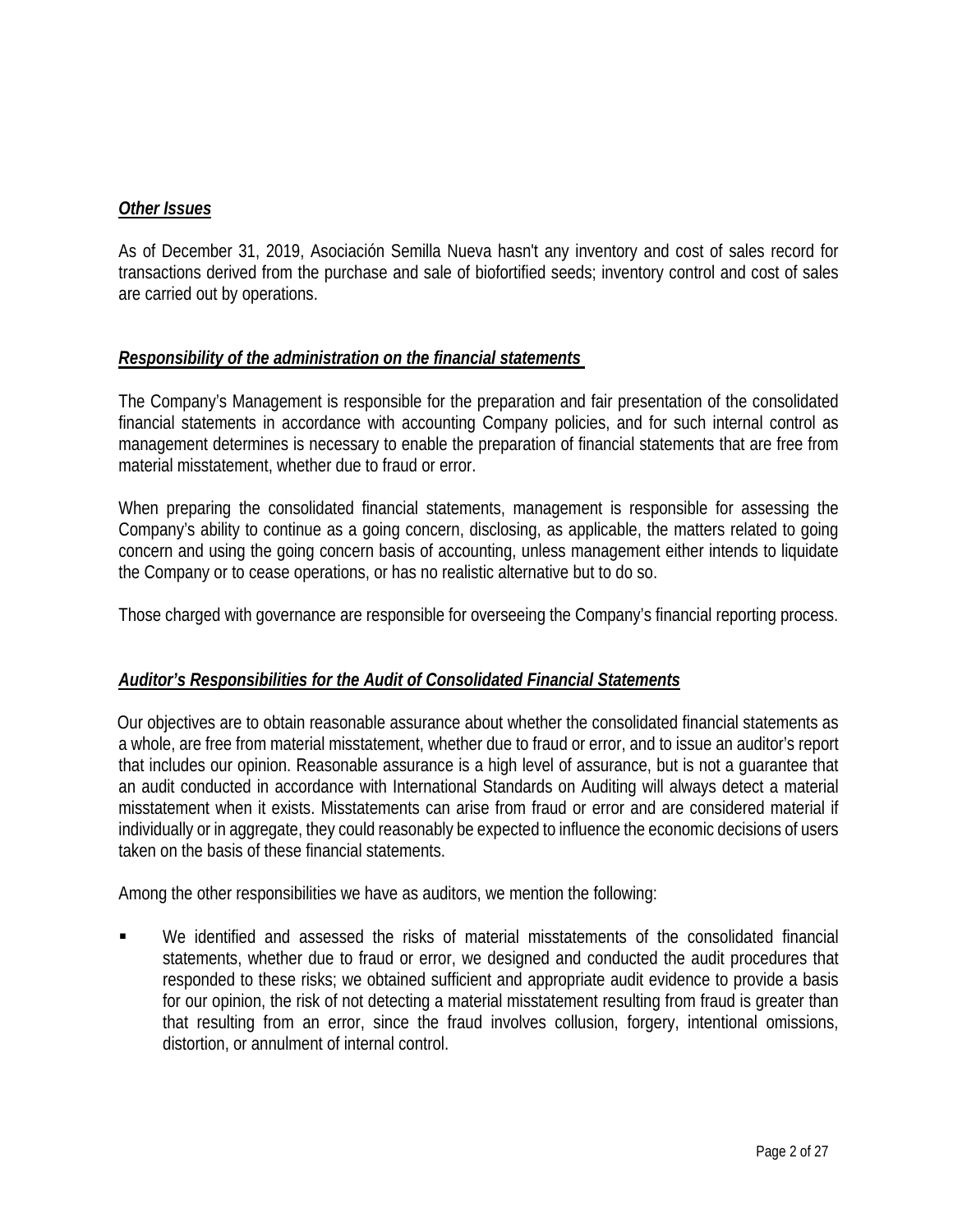- We gained a knowledge of relevant internal control to the audit, in order to design audit procedures that are appropriate in base of the circumstances and not with the purpose of expressing an opinion on effectiveness of internal control of the Company.
- We evaluated the appropriate of accounting policies and the rationality of accounting estimates and related disclosures made by management.
- We concluded on the appropriate use of the accounting principle's administration of the Company in operation, on the basis of the obtained evidence, there is a material uncertainty related to events or conditions that might cause a significant doubt on the ability of the Association to continue as an entity in operation. If we conclude that there is a material uncertainty, we have to call the attention in our audit report on the relevant information to be disclosed in the financial statements or, if disclosure is insufficient, to change our opinion. Our conclusions were based on audit evidence obtained to date of our audit report. However, facts or future conditions can cause the Company ceases being an entity in operation.
- We evaluated the overall presentation, structure and content of the financial statements, including the disclosed information, and whether the financial statements represent the underlying transactions and events in a way that these be faithful.
- We communicated those in charge of the Company in relation to the intended scope and timing of the audit, and the important audit results, including possible significant deficiencies in internal control that we identified during our audit.
- We also provided those responsible for the management of the Company a statement that we have met the requirements of ethics applicable according to the independence and communicated with them about all relationships and other issues that can be reasonably expected may affect our independence and, in this case, the appropriate safeguards.
- Among the issues that have been subject of communication with those responsible for the Company, we determined which have been of great significance in the audit of the financial statements for the current period and which are the audit key issues. We described these issues in our audit report, unless the legal or regulatory dissipations prohibited to public reveal the issue, or in extremely rare circumstances, we determine that a matter should not communicate in our report because it can expect adverse consequences of doing so, would outweigh the benefits of public interest in the same.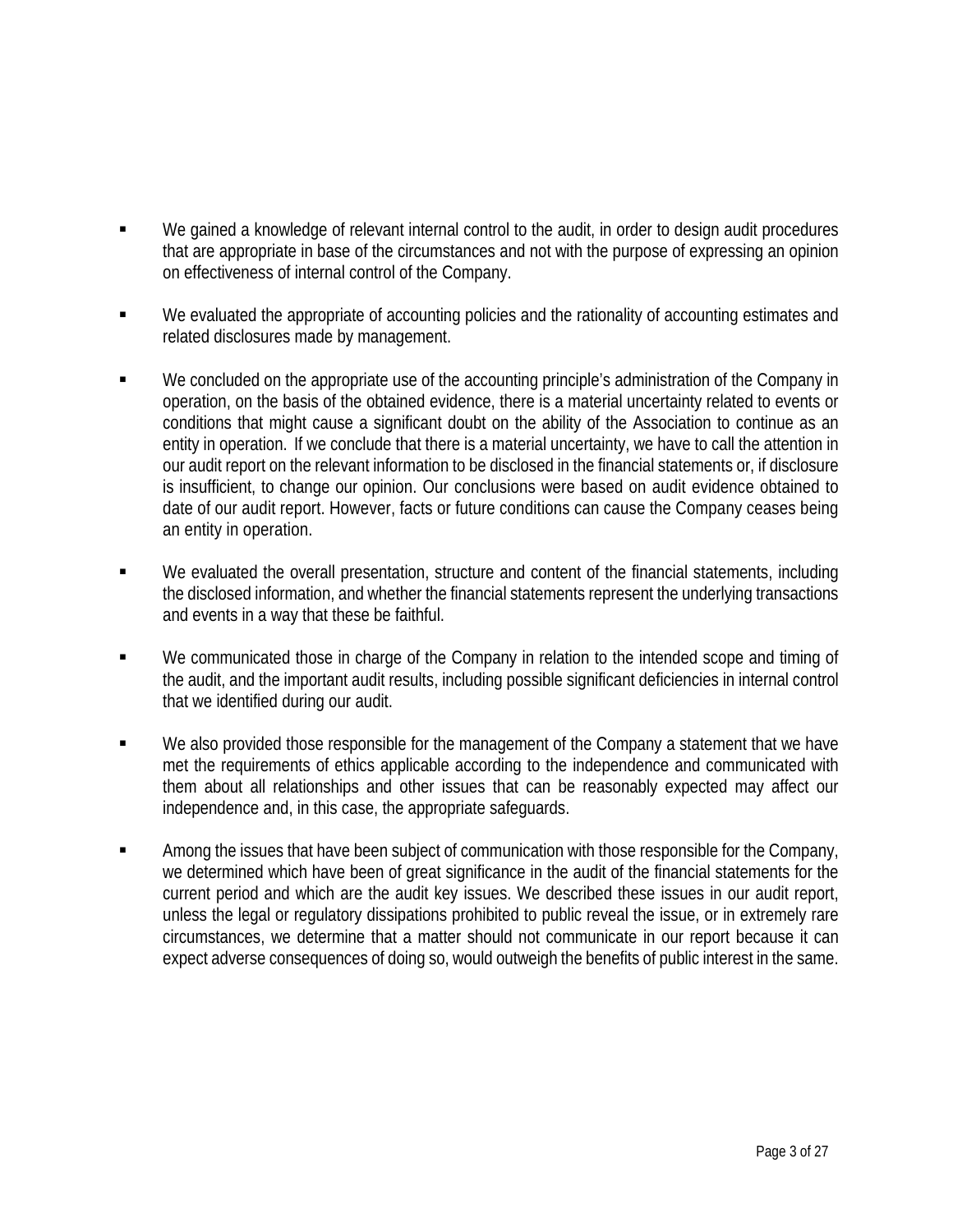This report is intended exclusively for use of the Company's services and must not be provided to third parties, unless written authorization.

Azacena Galvez CPA Register No. 6439

March 3, 2020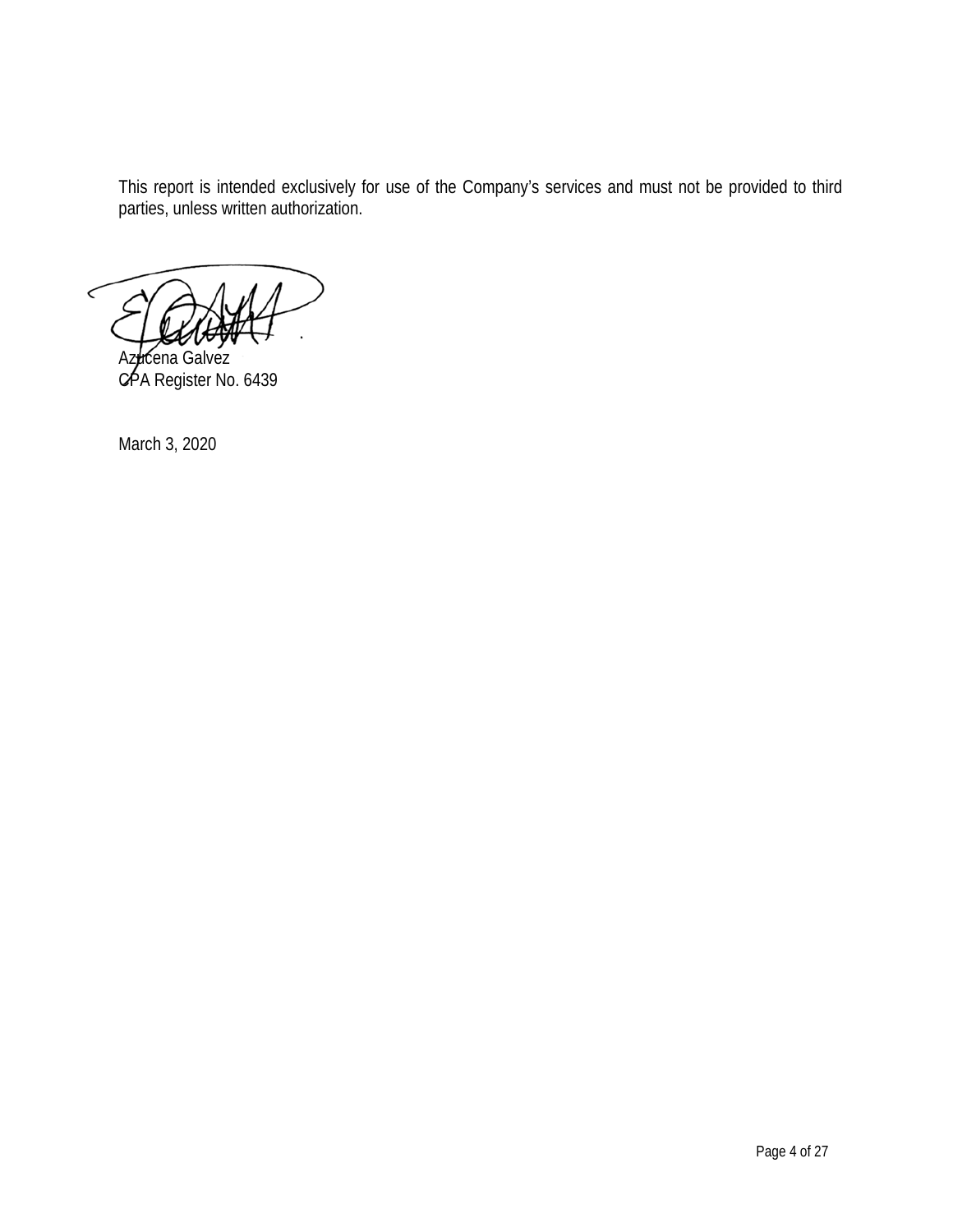## **SEMILLA NUEVA**

## **CONSOLIDATED STATEMENT OF FINANCIAL POSITION**

For the year ended, December 31, 2019 (Expressed in Quetzales and US Dollars)

|                                                                                   | <b>QUETZALES</b> | <b>US DOLLARS</b> |
|-----------------------------------------------------------------------------------|------------------|-------------------|
| <b>ASSETS</b>                                                                     |                  |                   |
| <b>CURRENT ASSETS</b>                                                             |                  |                   |
| Cash and Banks (note 4)                                                           | 3,530,520        | 490,350           |
| Accounts Receivable (note 5)                                                      | 546,242          | 75,867            |
| <b>Total Current Assets</b>                                                       | 4,076,762        | 566,217           |
| <b>NON-CURRENT ASSETS</b>                                                         |                  |                   |
| Property, Plant and Equipment (note 6)                                            | 137,340          | 19,075            |
| <b>Total Non-Current Assets</b>                                                   | 137,340          | 19,075            |
| <b>TOTAL ASSETS</b>                                                               | 4,214,102        | 585,292           |
| <b>LIABILITIES AND EQUITY</b><br><b>LIABILITIES</b><br><b>CURRENT LIABILITIES</b> |                  |                   |
| Accounts Payable (note 7)                                                         | 16,265           | 2,259             |
| <b>Total Current Liabilities</b>                                                  | 16,265           | 2,259             |
| <b>NON-CURRENT LIABILITIES</b>                                                    |                  |                   |
| Provision of Compensations (note 2h)                                              | 78,336           | 10,880            |
| Other Provisions (note 8)                                                         | 63,216           | 8,780             |
| <b>Total Non-Current Liabilities</b>                                              | 141,552          | 19,660            |
| <b>TOTAL LIABILITIES</b>                                                          | 157,817          | 21,919            |
| <b>INSTITUTIONAL EQUITY</b>                                                       |                  |                   |
| <b>Net Assets</b>                                                                 | 4,056,285        | 563,373           |
| TOTAL LIABILITIES AND INSTITUTIONAL EQUITY                                        | 4,214,102        | 585,292           |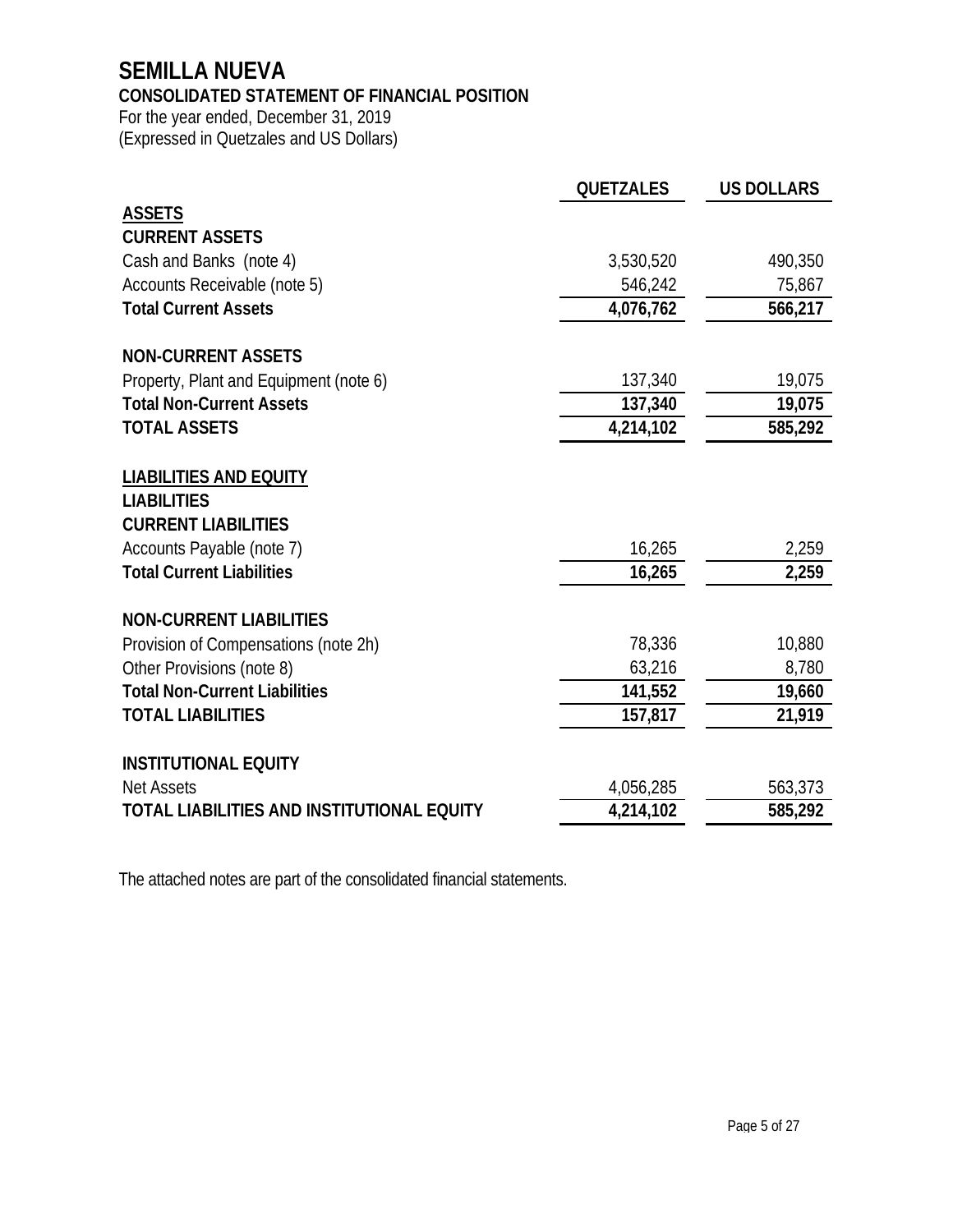## **SEMILLA NUEVA**

## **CONSOLIDATED STATEMENT OF INCOME RESULT**

For the year ended, December 31, 2019 (Expressed in Quetzales and US Dollars)

|                                        | <b>QUETZALES</b> | <b>US DOLLARS</b> |
|----------------------------------------|------------------|-------------------|
| <b>INCOME</b>                          |                  |                   |
| Donations (note 9)                     | 7,597,514        | 1,055,210         |
| Services (note 10)                     | 764,381          | 106,164           |
| Sales (note 10)                        | 563,760          | 78,300            |
| Other Income                           | 31,500           | 4,375             |
| <b>Bank Interest</b>                   | 2,866            | 398               |
| <b>TOTAL INCOME</b>                    | 8,960,021        | 1,244,447         |
| <b>EXPENSES</b>                        |                  |                   |
| Wages and Labor Benefits               | 2,172,449        | 301,729           |
| Honoraria                              | 1,892,808        | 262,890           |
| <b>General Development Activities</b>  | 1,658,426        | 230,337           |
| Transportation, Mobilization, Fuel     | 845,374          | 117,413           |
| Rentals and Maintenance Expenses       | 299,196          | 41,555            |
| <b>General Office Expenses</b>         | 217,469          | 30,204            |
| Taxes, Fees and Arbitration            | 135,223          | 18,781            |
| <b>Depreciations</b>                   | 49,975           | 6,941             |
| Bank Expenses, Differential and Others | (187, 682)       | (26,067)          |
| <b>TOTAL EXPENSES (note 11)</b>        | 7,083,238        | 983,783           |
| <b>EXCESS OF INCOME OVER EXPENSES</b>  | 1,876,783        | 260,664           |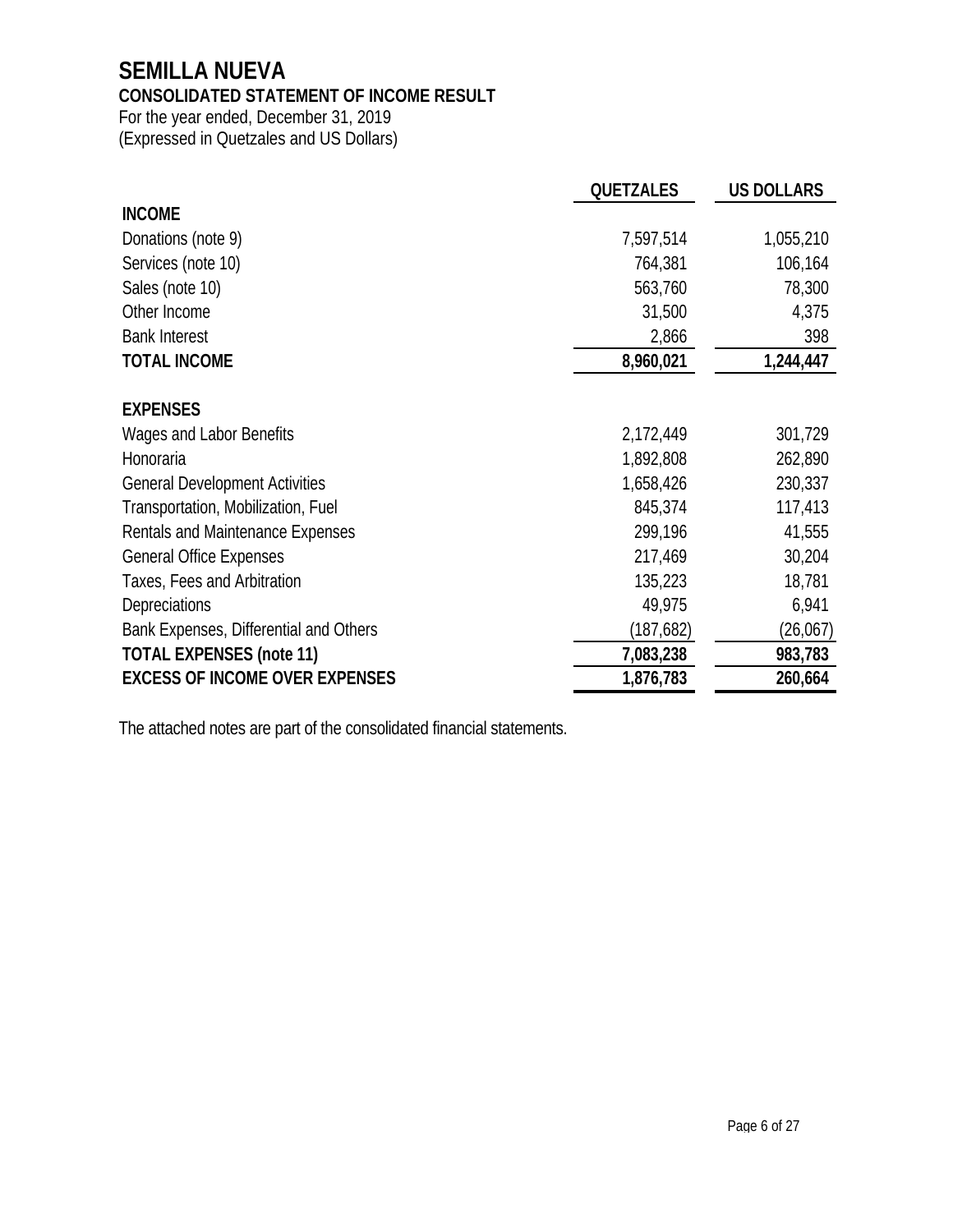## **SEMILLA NUEVA CONSOLIDATED STATEMENT OF CHANGES IN EQUITY**

For the year ended, December 31, 2019 (Expressed in US Dollars)

| <b>DESCRIPTION</b>                  | <b>SEN ONG</b> | SEN, S.A.  | SEN(c)(3) | <b>TOTAL</b> |
|-------------------------------------|----------------|------------|-----------|--------------|
| Balance as of December 31, 2018     | 142,114        |            | 151,466   | 293,580      |
| Capital Contributions (SEN, S.A.)   |                | 150,522    | (150,522) |              |
| Translation foreign currency effect |                | 9.129      |           | 9.129        |
| Profit (Loss) for the period        | 55,318         | (110, 486) | 315,832   | 260,664      |
| Balance as of December 31, 2019     | 197,432        | 49,165     | 316,776   | 563,373      |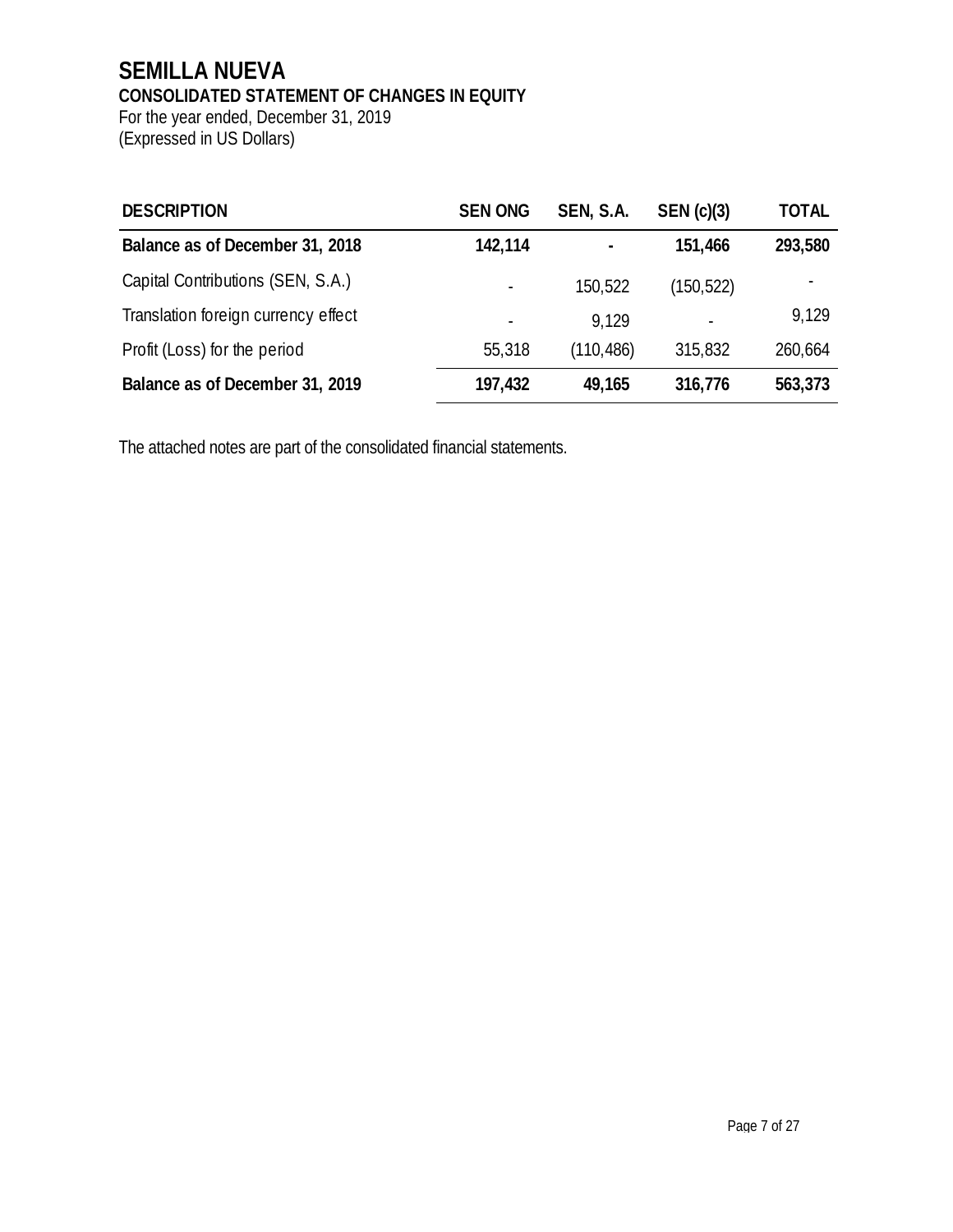## **SEMILLA NUEVA**

## **CONSOLIDATED STATEMENT OF CASH FLOWS**

For the year ended, December 31, 2019 (Expressed in Quetzales and US Dollars)

| <b>CASH FLOWS FROM OPERATING ACTIVITIES:</b>                 | <b>QUETZALES</b> | <b>US DOLLARS</b> |
|--------------------------------------------------------------|------------------|-------------------|
| <b>Cash Flows from Operating Activities</b>                  |                  |                   |
| Increase in Account Receivable                               | (70, 445)        | (9, 784)          |
| Increase in Taxes receivable                                 | (228, 859)       | (31, 786)         |
| <b>Reduction of Suppliers</b>                                | (2,070,857)      | (287, 619)        |
| Payment in expenses                                          | (6,086,916)      | (845, 405)        |
| Payment to personnel                                         | (2, 193, 314)    | (304, 627)        |
| Net cash provided by operating activities                    | (10,650,391)     | (1,479,221)       |
|                                                              |                  |                   |
| Cash Flows from Investing Activities                         |                  |                   |
| Increase in Leasing                                          | (54, 317)        | (7, 544)          |
| Net cash provided by investing activities                    | (54, 317)        | (7, 544)          |
|                                                              |                  |                   |
| Cash Flows from Financing Activities                         |                  |                   |
| Increase in Future Capitalizations (foreign currency effect) | 65,729           | 9,129             |
| <b>Cash from Donations</b>                                   | 4,891,997        | 679,444           |
| Cash from Sales and services                                 | 7,637,530        | 1,060,768         |
| Cash from Other Income                                       | 34,366           | 4,773             |
| Net cash provided by financing activities                    | 12,629,622       | 1,754,114         |
| Net increase in cash and cash equivalents                    | 1,924,914        | 267,349           |
| Cash and cash equivalents at the Beginning of Period         | 1,605,606        | 223,001           |
| Cash and cash equivalents at the End of the Year             | 3,530,520        | 490,350           |
|                                                              |                  |                   |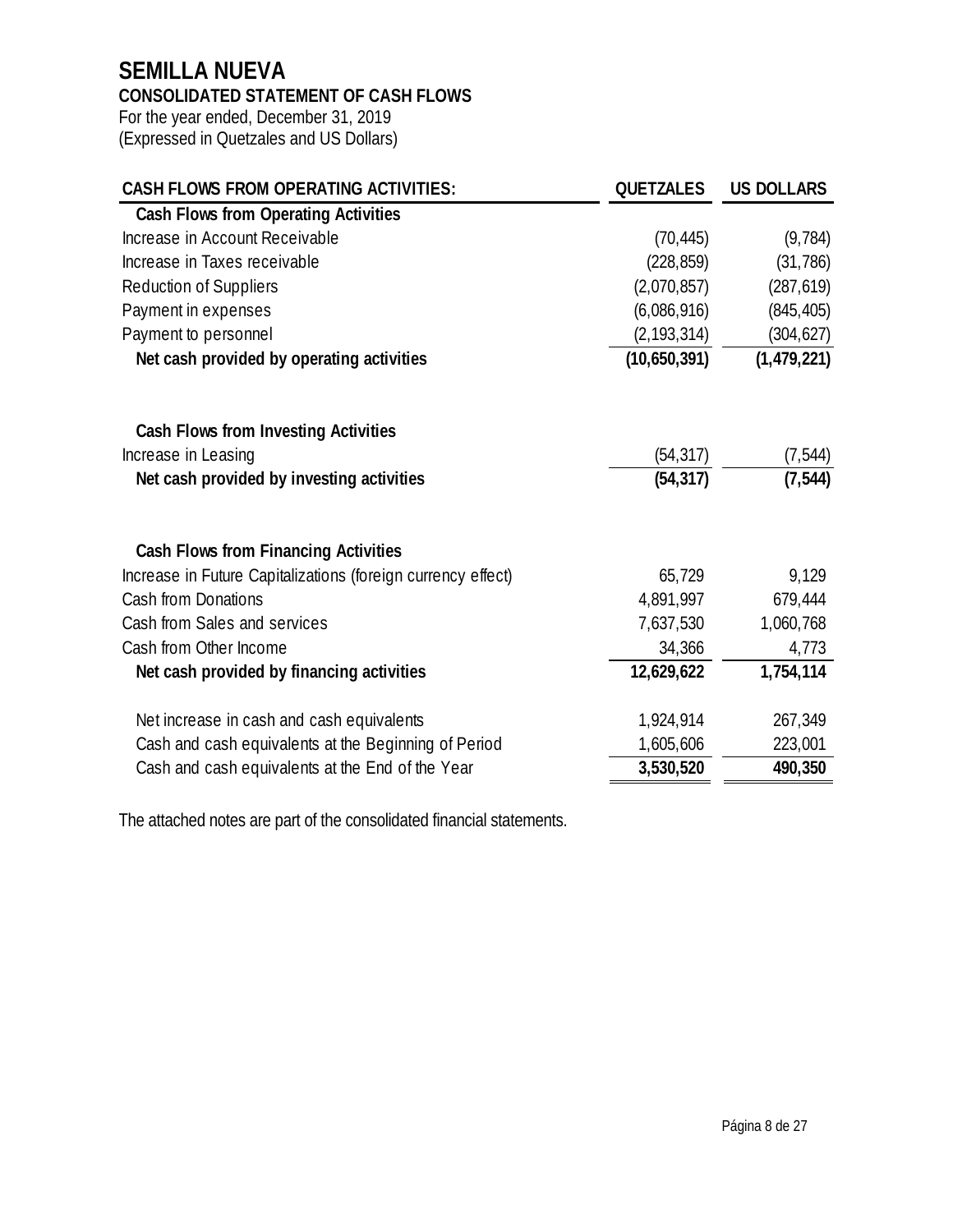## **1. ORGANIZATION**

- **A) Semilla Nueva**, was incorporated on May 19, 2010 under the Oregon laws, as a non-profit organization. On September 20, 2010, was awarded tax exempt status from Federal income tax under section 501 (c) (3) of the Internal Revenue Code (IRC). This entity is organized exclusively for charitable, religious, educational, and scientific purposes, including, the distribution to organizations that qualify as exempt organizations under section 501 (c) (3) of the IRC for such purposes.
- **B) Asociación Semilla Nueva** was constituted under the laws of the Republic of Guatemala, according to testimony of the public deed number four hundred and sixty-one (461), dated August 27, 2012 for an indefinite period. It is a private, service, assistance, social benefit and agricultural local economic development entity, composed of professionals and altruistic persons belonging to civil society, nonprofit, non-religious and without any political purpose.

The Association aims and objectives are:

- a) Develop projects with a focus on sustainable local economic agricultural development, which seek to raise the living standard of the Guatemalan people;
- b) Develop actions and activities to promote human development, agricultural, social, technical and administrative assistance to strengthen the functioning of the communities and groups that need it;
- c) Establish education, health, housing, agriculture, industry, production, marketing support, technical assistance and training programs, according to the needs and aspirations of the attended communities;
- d) Manage the funds coming from the contributions of its associates and those received from other entities in order to execute the services required in its communities;
- e) Accept inheritances, legacies, internal and external donations, contract loans and enter into agreements with national and international institutions for the achievement of the Association's purposes;
- f) Manage and receive technical assistance and specialized training for the realization and administration of sustainable projects, programs and plans aimed at raising the standard of living of the population.
- **C) Semilla Nueva, S.A.** was constituted under the laws of the Republic of Guatemala, according to testimony of the public deed number eighty-nine (89), dated November 28, 2018 for an indefinite period. The Association's main purpose is the realization of all kinds of commercial and business activities related to lucrative activities to undertake business, creation, strengthening of individual companies and incorporation into the formal trade of evaluation, production and marketing of crop seeds. Likewise, the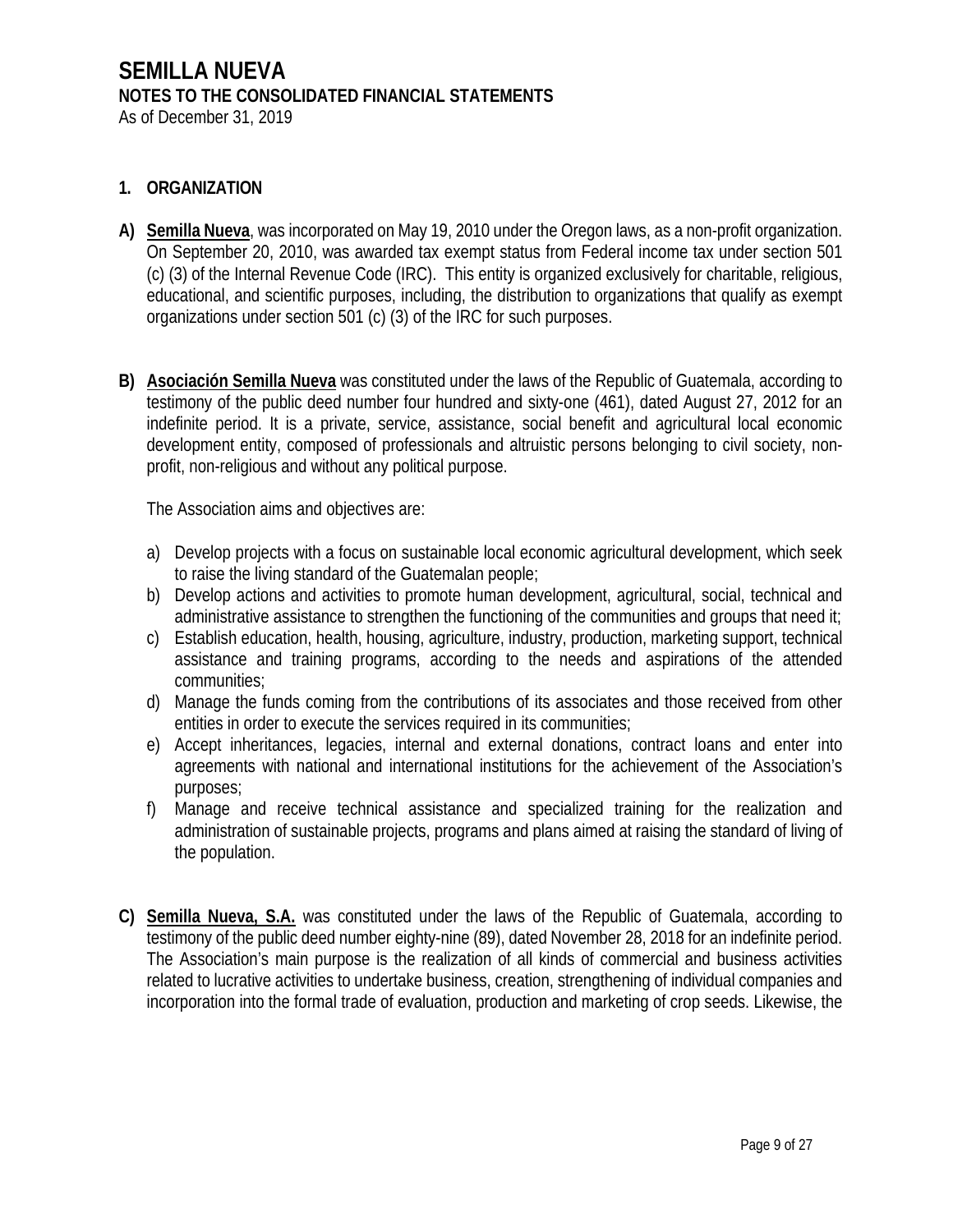company may carry out any commercial, industrial or business, lawful and lucrative activity, undertake, execute, perform or celebrate all necessary acts, operations, negotiations and contracts.

The consolidated financial statements include the operations of Semilla Nueva 501 (c)(3) (USA), Asociación Semilla Nueva and Semilla Nueva.

## **2. SUMMARY OF THE MAIN ACCOUNTING POLICIES**

The main accounting policies used by the Company in the preparation of the financial statements, are set out below:

On July 7, 2010, the Institute of Public Accountants and Auditors of Guatemala resolved to adopt as Generally Accepted Accounting Principles in Guatemala, the International Financial Reporting Standard for Small and Medium-Sized Entities - NIIF for PYMES (in English, International Financial Reporting Standard for Small and Medium-Sized Entities- IFRS for SMEs -), issued by the Council of International Financial Reporting Standards (in English, International Accounting Standards Board - IASB). That resolution took effect for the entities in Guatemala: optional from the annual period which began on January 1, 2010 and obligatory from January 1, 2011.

Semilla Nueva is a non-profit organization. Therefore, it has not considered as necessary to adopt International Financial Reporting Standard for Small and Medium-Sized Entities - NIIF for PYMES, because these entities are not defined by the standard as an obligation, but it continues with the usual operating in accordance with the accounting practices for non-profit institutions, because the financial statements are prepared in accordance with a special purpose basis of accounting.

## **a) Financial statements presentation**

Asociación Semilla Nueva and Semilla Nueva, S.A., operates its accounting records according to the accrual method, as it is registered in the unified tax register (RTU) issued by the Superintendencia de Administración Tributaria (SAT), both are registered as follows:

- Optional Simplified Regime on Income-generating Activities.
	- o Monthly payments on the basis of the gross income obtained in each month.
	- o Annual Declaration.
- Value Added Tax (VAT) 12%, between the VAT charged and VAT paid.
	- o Difference between VAT collected and VAT paid (rate 12%).
- The inventory valuation system is "Estimated cost or fixed price" for Semilla Nueva, S.A.
- Its accounting period is from January 1 to December 31 each year.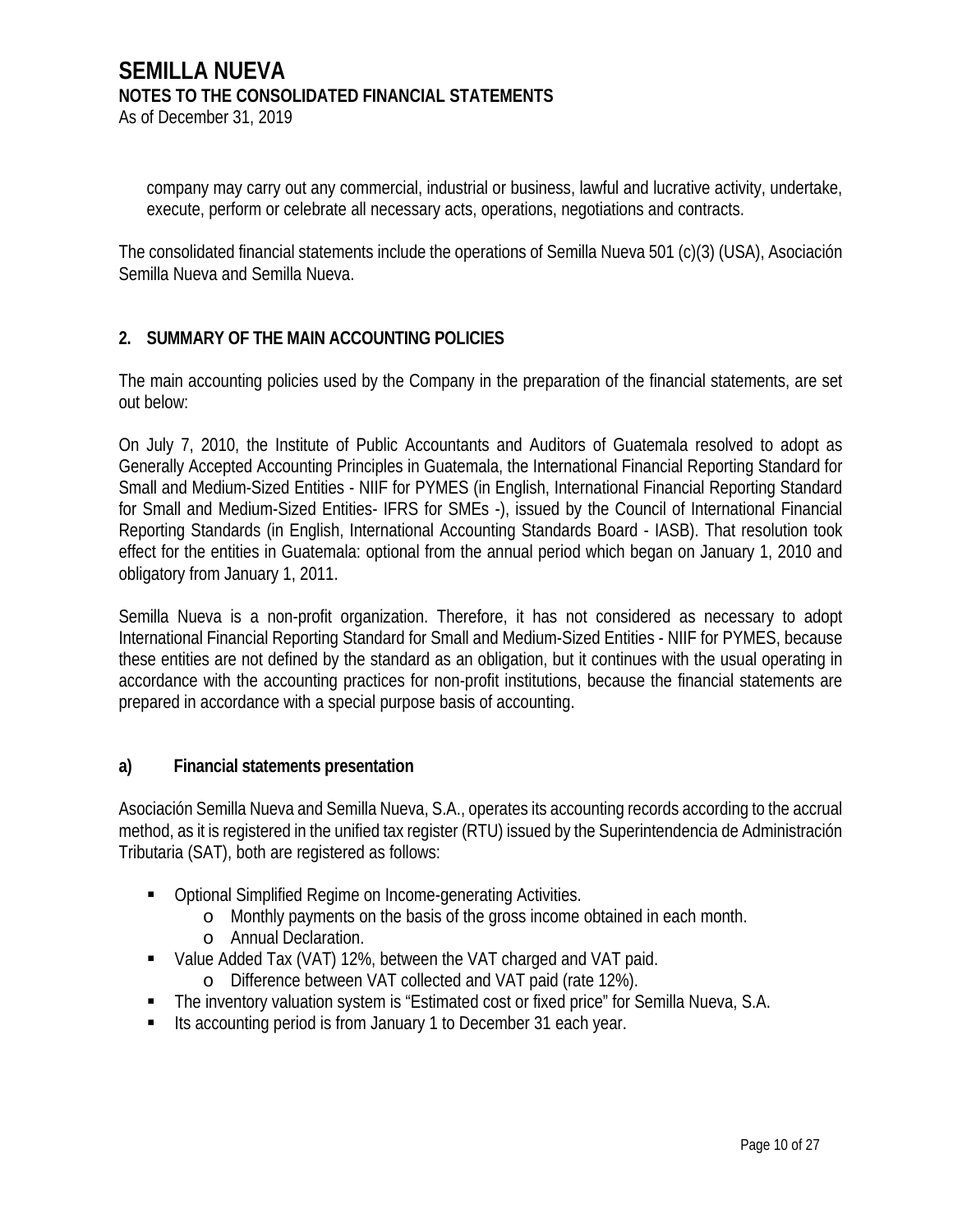As of December 31, 2019

 It has assigned Tax Identification Number 8110876-1 for Asociación Semilla Nueva and 10303702-0 for Semilla Nueva, S.A.

#### **b) Financial Instruments**

Financial instruments are defined as any contract that simultaneously gives rise to a financial asset in one company and a financial liability or equity instrument in another company. Financial assets and liabilities are recognized when the Company becomes a part of the contractual provisions of the corresponding instrument.

Financial assets and financial liabilities are initially measured at fair value, plus the transaction costs that are directly attributable to the acquisition or issue of financial assets and financial liabilities, except for those classified at fair value through profit or loss, which are initially measured at fair value and whose transaction costs directly attributable to the acquisition or issue, are recognized immediately in profit or loss of the period.

#### *Financial Assets*

All regular way purchases or sales of financial assets are recognized and derecognized on a trade date basis, in which the following are recognized on such date: a) the asset receivable and the liability payable, and (b) the derecognition of the asset that is sold, the recognition of the eventual income from the sale or disposal by another means, and the recognition of an item receivable from the purchaser.

*Effective interest method:* The effective interest method is a method of calculating the amortized cost of a debt instrument and of allocating interest income over the relevant period. The effective interest rate is the rate that exactly discounts estimated future cash receipts (including all fees and points paid or received that form an integral part of the effective interest rate, transaction costs and other premiums or discounts included in the calculation of the effective interest rate) through the expected life of the debt instrument, or, where appropriate, a shorter period, to the net carrying amount on initial recognition.

The financial assets held by the Company are classified as accounts receivable. These assets are measured at amortized cost using the effective interest method, less any accumulated impairment. The Company does not have financial assets that require being classified into the categories of: financial assets at fair value through profit or loss; held-to-maturity investments; or, available-for sale financial assets, nor has it entered into transactions during the period that have required such classifications.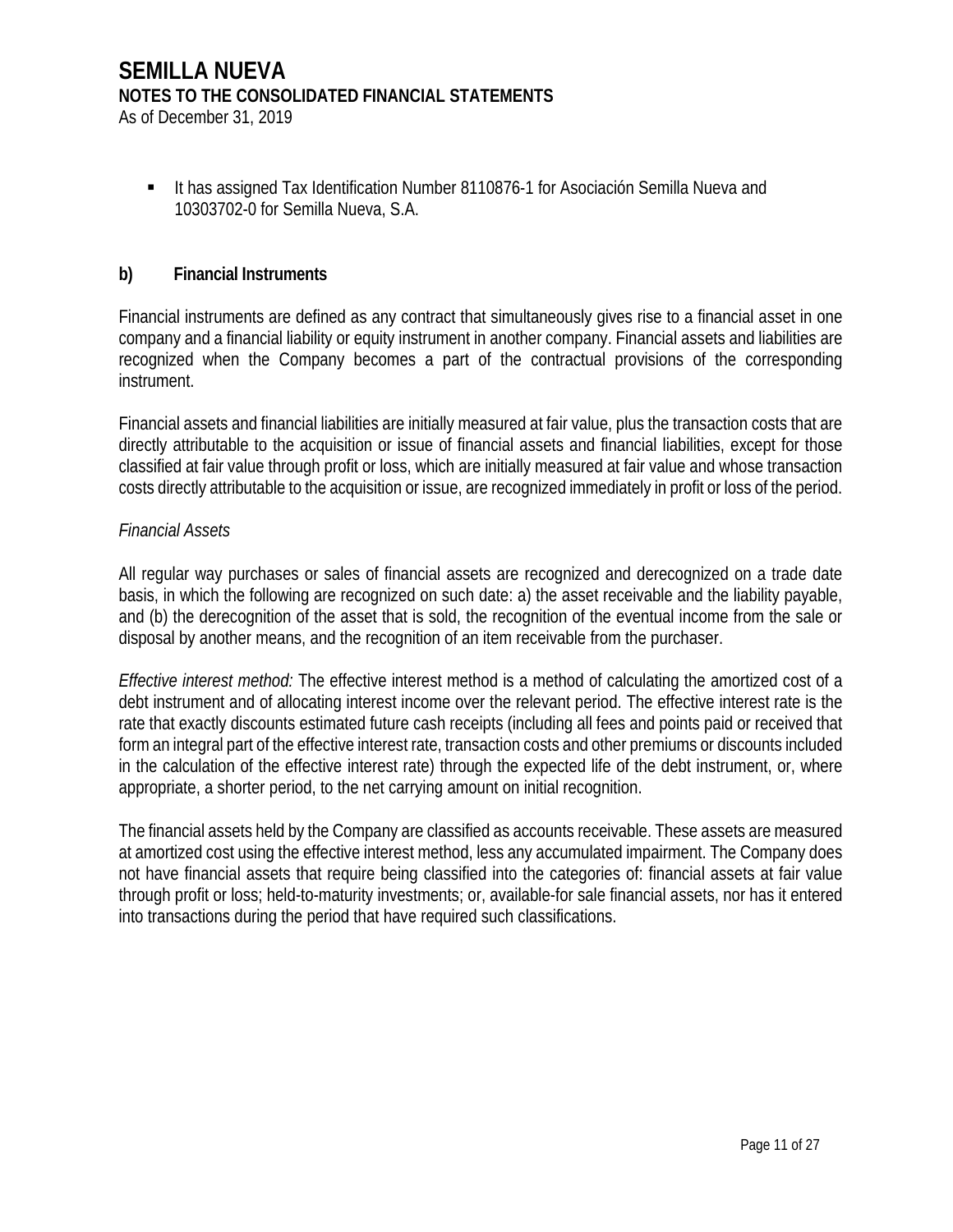As of December 31, 2019

### *Financial Liabilities*

The financial liabilities and equity instruments are classified in accordance with the content of the contractual arrangements and considering the economic substance of the contract. An equity instrument is any contract that evidences a residual interest in the assets of the Company after deducting all of its liabilities.

*Effective interest method:* The effective interest method is a method of calculating the amortized cost of a debt instrument and of allocating interest income over the relevant period. The effective interest rate is the rate that exactly discounts estimated future cash receipts (including all fees and points paid or received that form an integral part of the effective interest rate, transaction costs and other premiums or discounts included in the calculation of the effective interest rate) through the expected life of the debt instrument, or, where appropriate, a shorter period, to the net carrying amount on initial recognition.

The financial liabilities held by the Company are classified as Other financial liabilities. These liabilities are recorded at amortized cost, which are recorded subsequent to their initial recognition at amortized cost, using the effective interest method, recognizing the interest expense over the relevant period. The Company does not have financial liabilities that require being classified into the category of financial liabilities at fair value through profit or loss, nor has it entered into transactions during the period that have required such classification.

## **c) Cash and cash equivalents**

It is considered as cash and cash equivalents the petty cash and bank balances, these balances can be easily converted into cash without restriction.

## **d) Property and Equipment**

Property and equipment are recorded at cost, minus the depreciation and any loss recognized for impairment. The initial disbursements, as well as those subsequently incurred, related to assets whose cost may be reliably valued, and for which it is probable that future economic benefits will be obtained from them, are recognized as fixed assets. The disbursements for maintenance and repairs are recognized as an expense of the period in which they are incurred. The gains or losses resulting from the sale or disposal of an item of property and equipment are determined as the difference between the profit from the sale and the book value of the asset, which are recognized in profit or loss of the period when the sale is considered to be realized.

The depreciation is calculated under the straight-line method using the following estimated useful life as follows: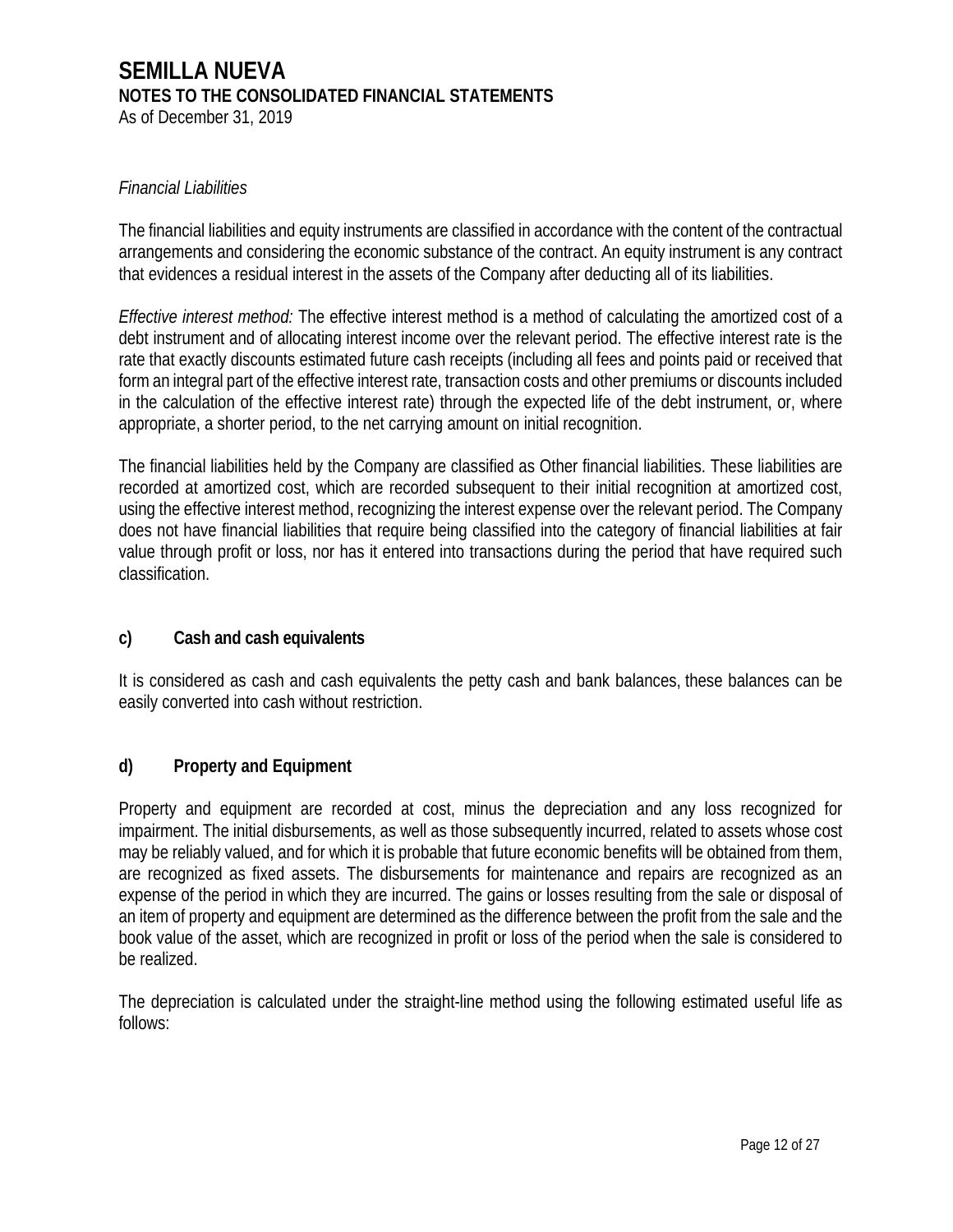As of December 31, 2019

|                                                                  | Years  |
|------------------------------------------------------------------|--------|
| Computer equipment<br>Furniture and equipment<br><b>Vehicles</b> | b<br>后 |

### **e) Impairment of Assets**

At the end of each reporting period, the Company reviews the carrying amounts of its assets to determine whether there is any indication that those assets have suffered an impairment loss. If any indication exists, the recoverable amount of the asset is estimated. The impairment loss is recognized when the amount of the asset exceeds its recoverable amount or its value in use, such loss is recognized in the Statement of Activities for those assets recorded at cost. There is no evidence that the entity shows impairment loss of their assets, due to the nature of its operations and that its assets correspond to furniture and equipment and computer equipment, which are depreciated monthly.

### **f) Trade Accounts Payable**

Trade accounts payable are obligations to pay for goods or services purchased from suppliers in the normal course of business. Accounts payable are classified as Current Liabilities if the payment has to be made in the term of one year or less. Otherwise, they are presented as non-current liabilities.

#### **g) Provisions**

Provisions are recognized when the Company has a present obligation (legal or taken) as a result of a past event, it is probable that the Company will have to leave resources, that incorporate economic benefits to cancel the obligation, and a reliable estimate of the amount of the obligation can be made.

## **h) Provision of Compensations**

According to the decrees 1441 Labor Code, Article 82 Calculation of compensation, Annual Bonus Law 42- 92 for Workers in the Private and Public Sector, article 4 and 76-78 Regulating Law of the provision of the Holiday Bonus for Workers in the Private Sector Article 9. Says: companies have the obligation to pay compensation to the employees to dismiss, under certain circumstances, at a rate of one month's salary,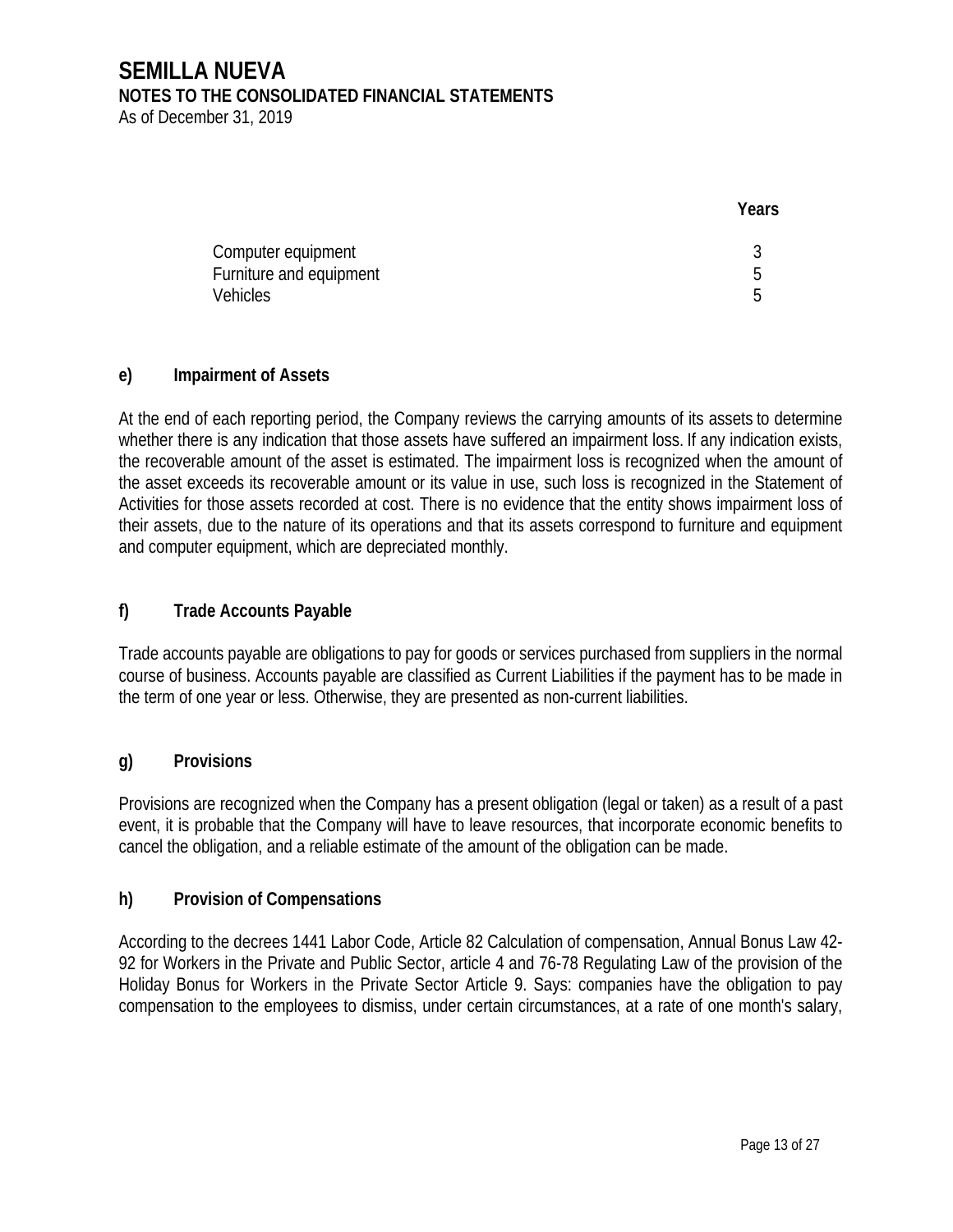As of December 31, 2019

plus one-twelfth of Holiday Bonus and Bonus 14, for each year of service. AS of December 31, 2019, the amount of this concept is Q78,336 equivalent to US\$10,880.

#### **i) Net Assets**

The income surpluses over expenses originated by the activities of each year are executed according to a grant agreement, forming part of net assets. These net assets are not distributed in the form of dividends, shares or any other form of distribution.

### **j) Accounting for Interests**

The interest generated by the bank accounts, are registered at the time of accreditation by the bank.

### **k) Donations recognition**

These are registered as they have been granted to the Company. These have been originated by the funds from national or international institutions, mainly for the implementation or administration of projects. These donations are not attached to deductions of reserves of the heritage and are not distributed among its partners; however, at the end of the agreement, the funds not executed are returned to the donor.

## **l) Foreign currency transactions**

Foreign currency transactions are recorded in national currency at the exchange rate in effect at the time of operation.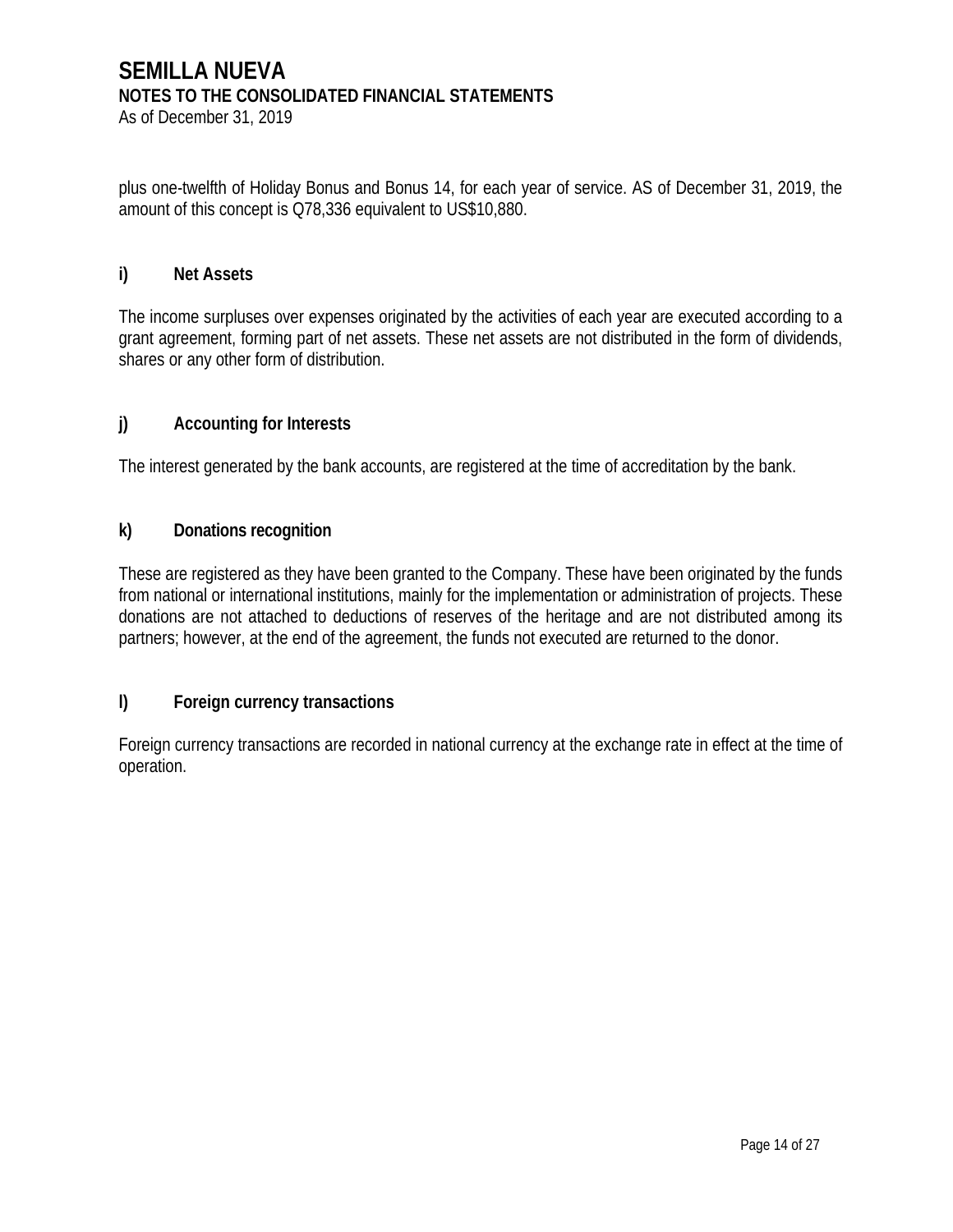As of December 31, 2019

#### **m) Contingencies**

Contingent liabilities are not recognized in the consolidated financial statements; these are only disclosed in notes to such statements. When the possibility of an outflow of resources to cover a contingent liability is remote, such disclosure is not required. As of December 31, 2019 the Company does not have contingent liabilities that require disclosure.

#### **n) Risk Management**

**By fluctuation in exchange rates:** The Company manages the majority of their income, expenses, assets and liabilities in local currency, so it is not exposed to risks of exchange rate fluctuation.

**By variation in interest rate and market prices:** The Company has no financial instruments that are exposed to fluctuations in interest rate.

**Liquidity:** The Company covers its operating expenses mainly through the donations made by the cooperating agencies; as well as of the lucrative activities on the sales of biofortified seeds and provision of services.

**Cash Flows**: The adequacy of the cash flows to be generated is evaluated every year to cover the obligations.

#### **3. MONETARY UNIT AND EXCHANGE RATE**

Every year in December, the management analyzes the fluctuation of the exchange rate of US Dollars and Quetzales during the current year, and establishes a conservative exchange rate to budget the expenses of the following year. The transactions of each of the Companies are recorded in local currency for the presentation of individual financial statements; for the purpose of presenting the consolidated financial statements, the balances in Quetzales were expressed in US Dollars for the year 2019, applying the exchange rate of Q.7.20 Quetzales per US \$1.00.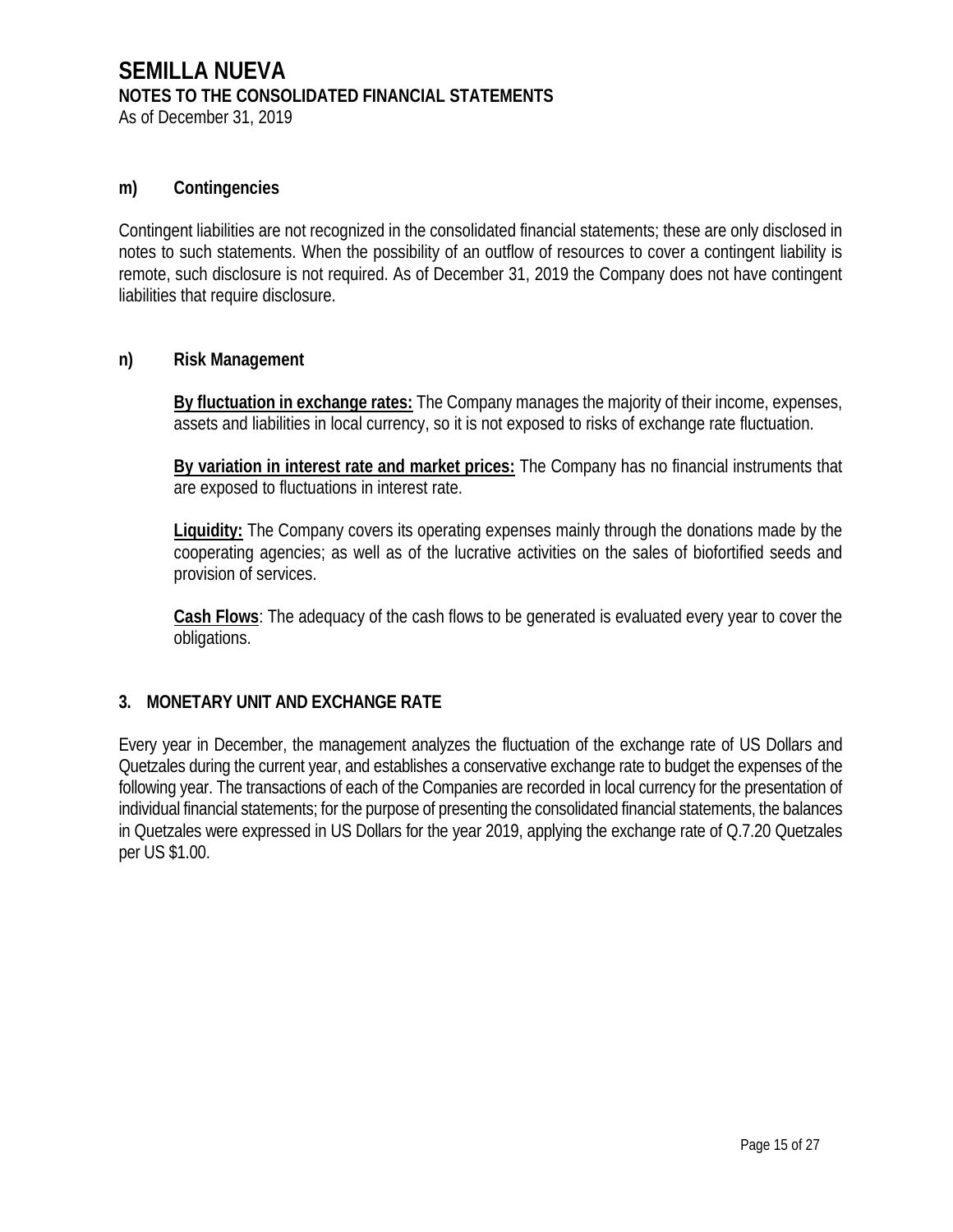## **4. CASH AND BANKS**

The integration of December 31, 2019, is as shown below:

| <b>Description</b>   | <b>Quetzales</b> | <b>US Dollars</b> |
|----------------------|------------------|-------------------|
| <b>Foreign Banks</b> | 2,229,891        | 309,707           |
| Local Banks          | 1,275,127        | 177,101           |
| Petty Cash           | 25,502           | 3,542             |
|                      | 3,530,520        | 490,350           |

## **5. ACCOUNTS RECEIVABLE**

The integration of December 31, 2019, is as shown below:

| <b>Description</b>            | <b>Quetzales</b> | <b>US Dollars</b> |
|-------------------------------|------------------|-------------------|
| Advances to producers         | 159,998          | 22,222            |
| <b>VAT Tax credit</b>         | 127,714          | 17,738            |
| Pasfesa                       | 83,527           | 11,601            |
| Accounts receivable employees | 30,024           | 4,170             |
| Advances to suppliers         | 21,787           | 3,026             |
| Copavetsa                     | 3,262            | 453               |
| Other accounts receivable     | 97,725           | 13,573            |
| Other advances                | 22,205           | 3,084             |
|                               | 546,242          | 75,867            |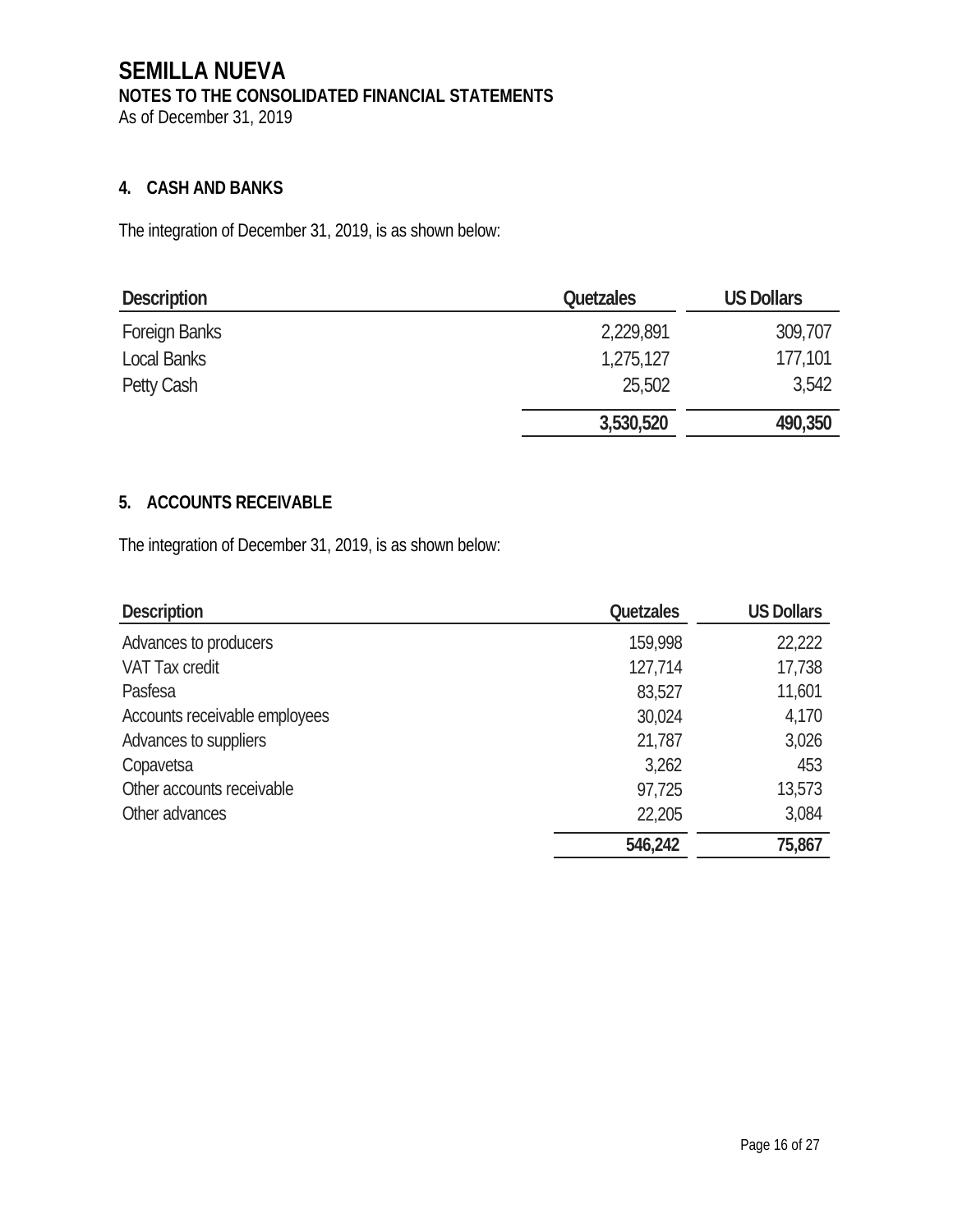**6. PROPERTY, PLANT AND EQUIPMENT** 

The integration of December 31, 2019, is as shown below:

## **Amounts in Quetzales**

|                                 |                               | Movement of fixed assets |         |                        |
|---------------------------------|-------------------------------|--------------------------|---------|------------------------|
| <b>Description</b>              | <b>Balance at</b><br>12-31-18 | Charges                  | Deposit | Balance at<br>12-31-19 |
| PROPERTY, PLANT AND EQUIPMENT   |                               |                          |         |                        |
| <b>Furniture and Equipment</b>  | 7,787                         |                          |         | 7,787                  |
| Computer equipment              | 1,024                         |                          |         | 1,024                  |
| <b>Vehicles</b>                 | 503,428                       |                          |         | 503,428                |
| Sub-total                       | 512,239                       |                          |         | 512,239                |
| <b>ACCUMULATED DEPRECIATION</b> |                               |                          |         |                        |
| (-) Furniture and Equipment     | (7,531)                       | 255                      |         | (7,786)                |
| (-) Computer equipment          | (1,024)                       |                          |         | (1,024)                |
| (-) Vehicles                    | (316, 375)                    | 49,714                   |         | (366,089)              |
| Sub-total                       | (324, 930)                    | 49,969                   |         | (374, 899)             |
| <b>Total</b>                    | 187,309                       | 49,969                   |         | 137,340                |

### **Amounts in US Dollars**

|                                 |                               | Movement of fixed assets |         |                               |
|---------------------------------|-------------------------------|--------------------------|---------|-------------------------------|
| <b>Description</b>              | <b>Balance</b> at<br>12-31-18 | Charges                  | Deposit | <b>Balance</b> at<br>12-31-19 |
| PROPERTY, PLANT AND EQUIPMENT   |                               |                          |         |                               |
| Furniture and Equipment         | 1,082                         |                          |         | 1,082                         |
| Computer equipment              | 142                           |                          |         | 142                           |
| <b>Vehicles</b>                 | 69,921                        |                          |         | 69,921                        |
| Sub-total                       | 71,145                        |                          |         | 71,145                        |
| <b>ACCUMULATED DEPRECIATION</b> |                               |                          |         |                               |
| (-) Furniture and Equipment     | (1,046)                       | 35                       |         | (1,081)                       |
| (-) Computer equipment          | (142)                         |                          |         | (142)                         |
| (-) Vehicles                    | (43, 941)                     | 6,906                    |         | (50, 847)                     |
| Sub-total                       | (45, 129)                     | 6,941                    |         | (52,070)                      |
| <b>Total</b>                    | 26,016                        | 6,941                    |         | 19,075                        |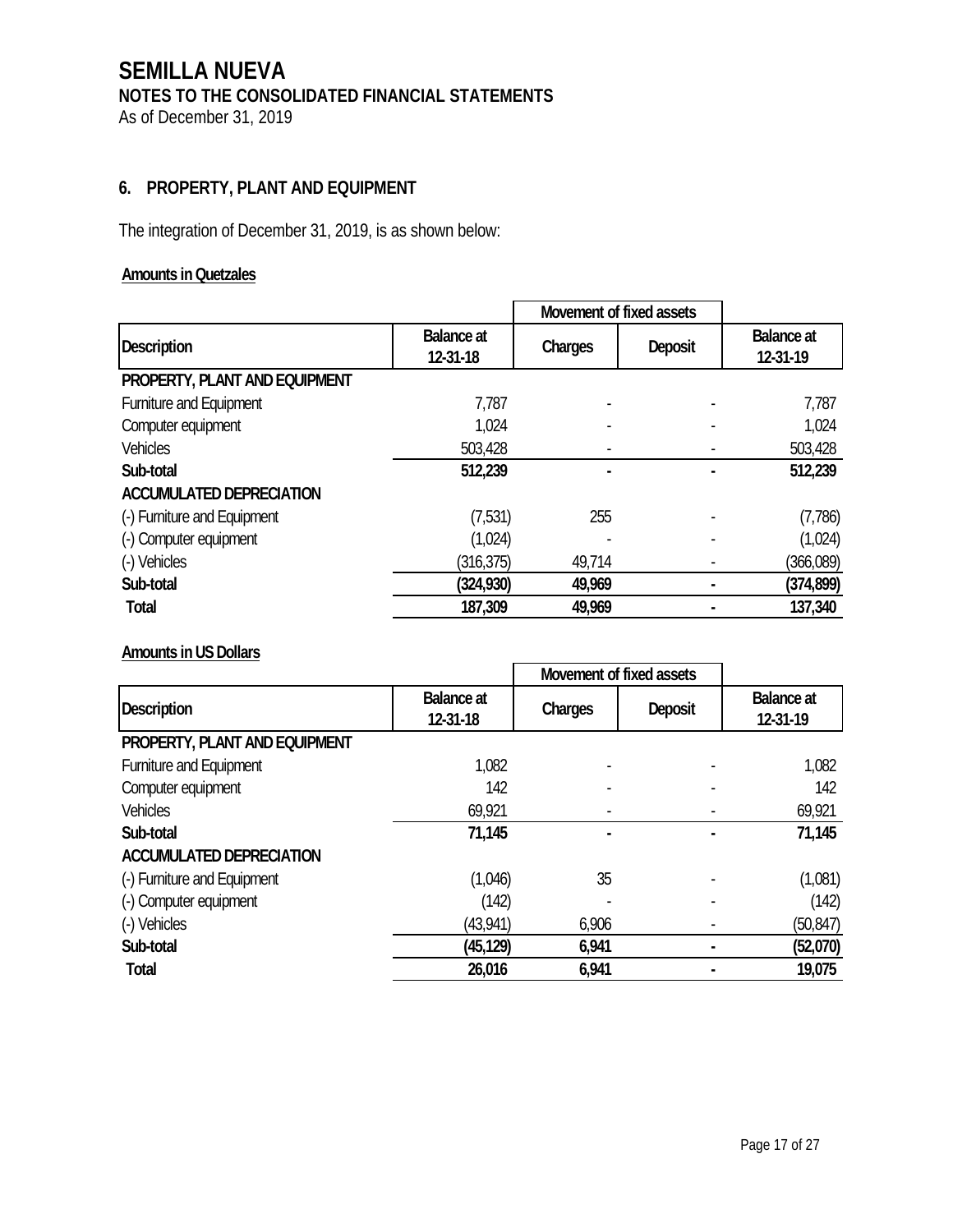## **7. ACCOUNTS PAYABLE**

The integration of December 31, 2019, is as shown below:

| Description            | Quetzales | <b>US Dollars</b> |
|------------------------|-----------|-------------------|
| Taxes payable          | 7,934     | 1,102             |
| Wages payable          |           |                   |
| Other accounts payable | 8,309     | 1,154             |
|                        | 16,265    | 2,259             |

### **8. OTHER PROVISIONS**

The integration of December 31, 2019, is as shown below:

| Description          | Quetzales | <b>US Dollars</b> |
|----------------------|-----------|-------------------|
| Bonus 14             | 55,044    | 7,645             |
| <b>Holiday Bonus</b> | 8,172     | 1,135             |
|                      | 63,216    | 8,780             |

## **9. DONATIONS**

The income of the cooperation agencies is integrated as following: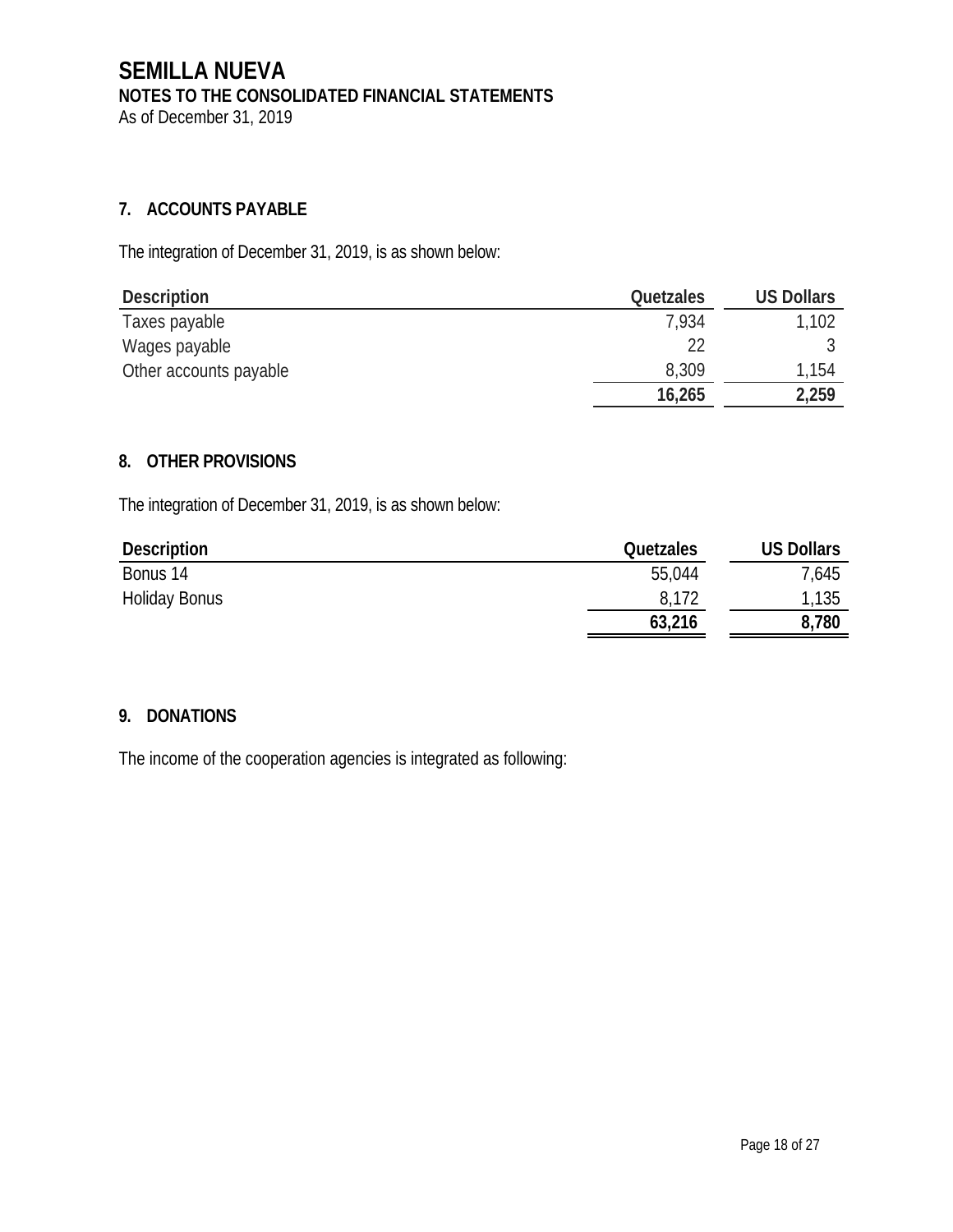## **SEMILLA NUEVA**

### **NOTES TO THE CONSOLIDATED FINANCIAL STATEMENTS**

As of December 31, 2019

| Description                      | <b>Quetzales</b> | <b>US Dollars</b> | <b>Status</b> |
|----------------------------------|------------------|-------------------|---------------|
| Cartier Philantrhropy al         | 1,440,000        | 200,000           | No Restricted |
| Mulago b/                        | 1,080,000        | 150,000           | No Restricted |
| Popoyan c/                       | 1,037,983        | 144,164           | Restricted    |
| Open Road Alliance d/            | 759,499          | 105,486           | Restricted    |
| IAF el                           | 642,759          | 89,272            | Restricted    |
| Swiss Re Foundation f/           | 576,000          | 80,000            | Restricted    |
| One Day's Wages g/               | 370,110          | 51,404            | Restricted    |
| Harbourton h/                    | 360,000          | 50,000            | Restricted    |
| Expo-2020 i/                     | 360,000          | 50,000            | Restricted    |
| Miracles in Action j/            | 324,000          | 45,000            | Restricted    |
| CFH K                            | 216,000          | 30,000            | Restricted    |
| Individual donations (Guatemala) | 6,400            | 889               | No Restricted |
| Individual donations (USA)       | 424,763          | 58,995            | No Restricted |
| <b>Total</b>                     | 7,597,514        | 1,055,210         |               |
| Summary                          |                  |                   |               |
| Restricted                       | 80%              | 845,327           |               |
| No Restricted                    | 20%              | 209,884           |               |
| <b>Total</b>                     | 100%             | 1,055,210         |               |

#### **a/: Cartier Philanthropy**

On November 28, 2018, was signed the grant agreement between the private foundation Cartier Philanthropy and Semilla Nueva. Cartier Philanthropy will contribute for a maximum amount of US\$400,000, for a period of two years (January 1, 2019 to December 31, 2020).

The objective of the Project named "Combating malnutrition in Guatemala" is to focus on the direct sale of biofortified seeds through existing distribution channels without publishing their nutritional qualities, and sell seeds at prices that allow long-term growth for Semilla Nueva while providing better financial performance for farmers, distributors and agribusinesses to adopt it on a large scale.

For the year 2019, were received donations of US\$200,000.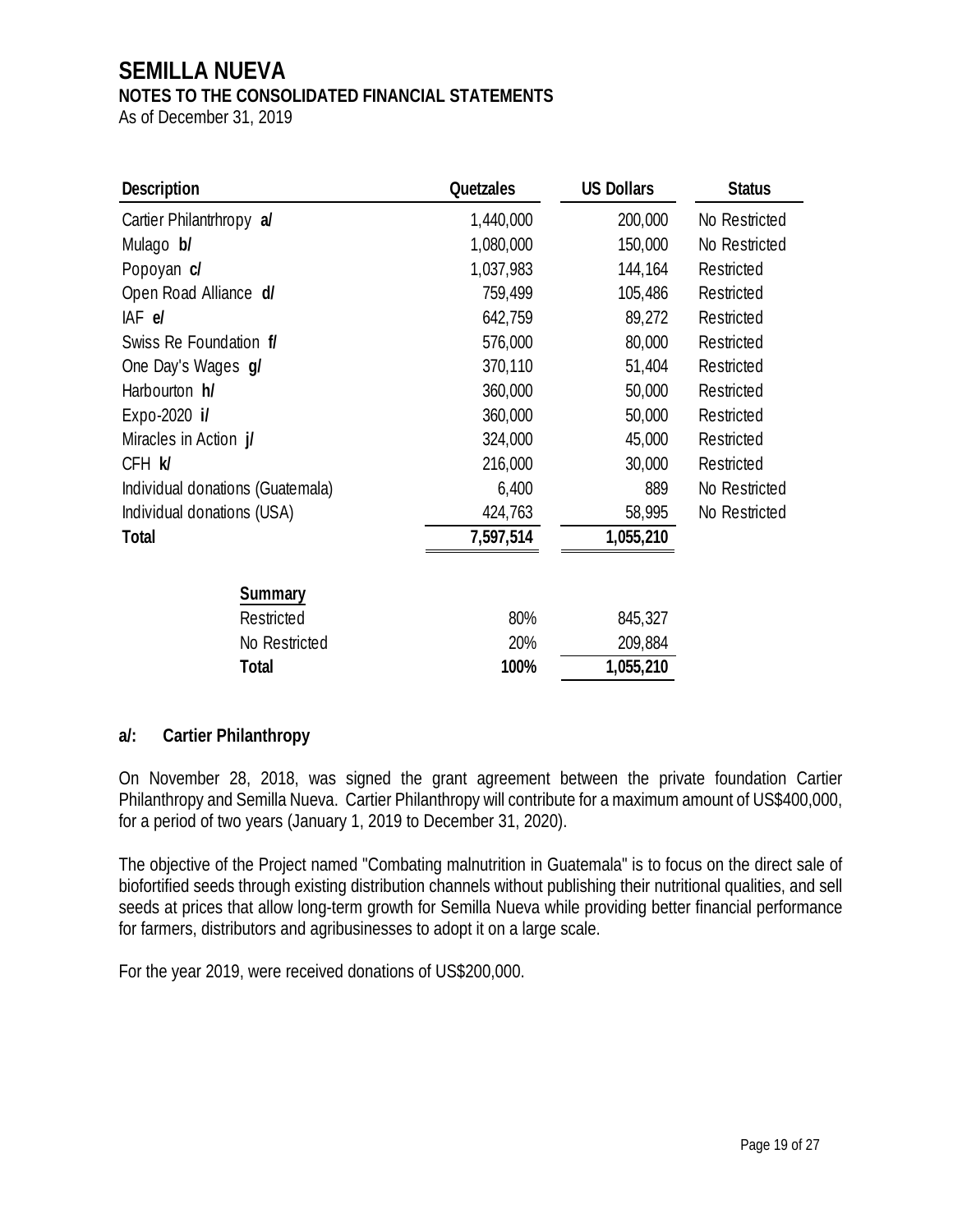As of December 31, 2019

#### **b/: Mulago**

On May 14, 2019, was signed letter from Mulago Foundation to Semilla Nueva, in which they will transfer funds in the amount of US\$150,000, these funds are an unrestricted donation for Semilla Nueva.

For the year 2019, were received donations of US\$150,000.

#### **c/: Agropecuaria Popoyán, S.A.**

On March 25, 2019, the fixed price sub contract between Agropecuaria Popoyán, S.A. and Asociación Semilla Nueva was established. As part of the PRO-INNOVA project and through its ProCompite fund, it will be contributing funds for project execution through partial disbursements given to the Association for the fulfillment of 15 performance goals. The amount contributed by the Pro-Innova project will be Q2,025,331.90. Payments will be made in accordance with the payment schedule of performance goals, as long as the goal is fully accomplished.

The subcontract will be in force from February 26, 2019 to September 30, 2021, which may be extended for the period that the contractor considers necessary to achieve the main objective of the PRO-INNOVA project. The termination date may not exceed August 6, 2022.

On September 2, 2019, modification 01 of fixed price subcontract was made, in which the project intervention municipalities are expanded and goals 6, 8, 9, 10, 11, 12, 13, 14 and 15 are modified.

For the year 2019 donations were received for Q1,037,983 equivalent to US\$144,164.

#### **d/: Open Road Alliance**

On November 4, 2019, an Open Road Alliance letter to Semilla Nueva was signed, in which they will transfer funds in the amount of US\$105,486.04, with the following conditions:

- a) All grant funds and income earned should be used only for purposes defined by U.S. IRC section 501  $(C)(3)$ .
- b) People connected with this subsidy will not receive benefits, goods or services in return.
- c) Funds not used for the specified purposes will be returned to Silicon Valley Community Foundation.

For the year 2019, donations were received for US\$105,486.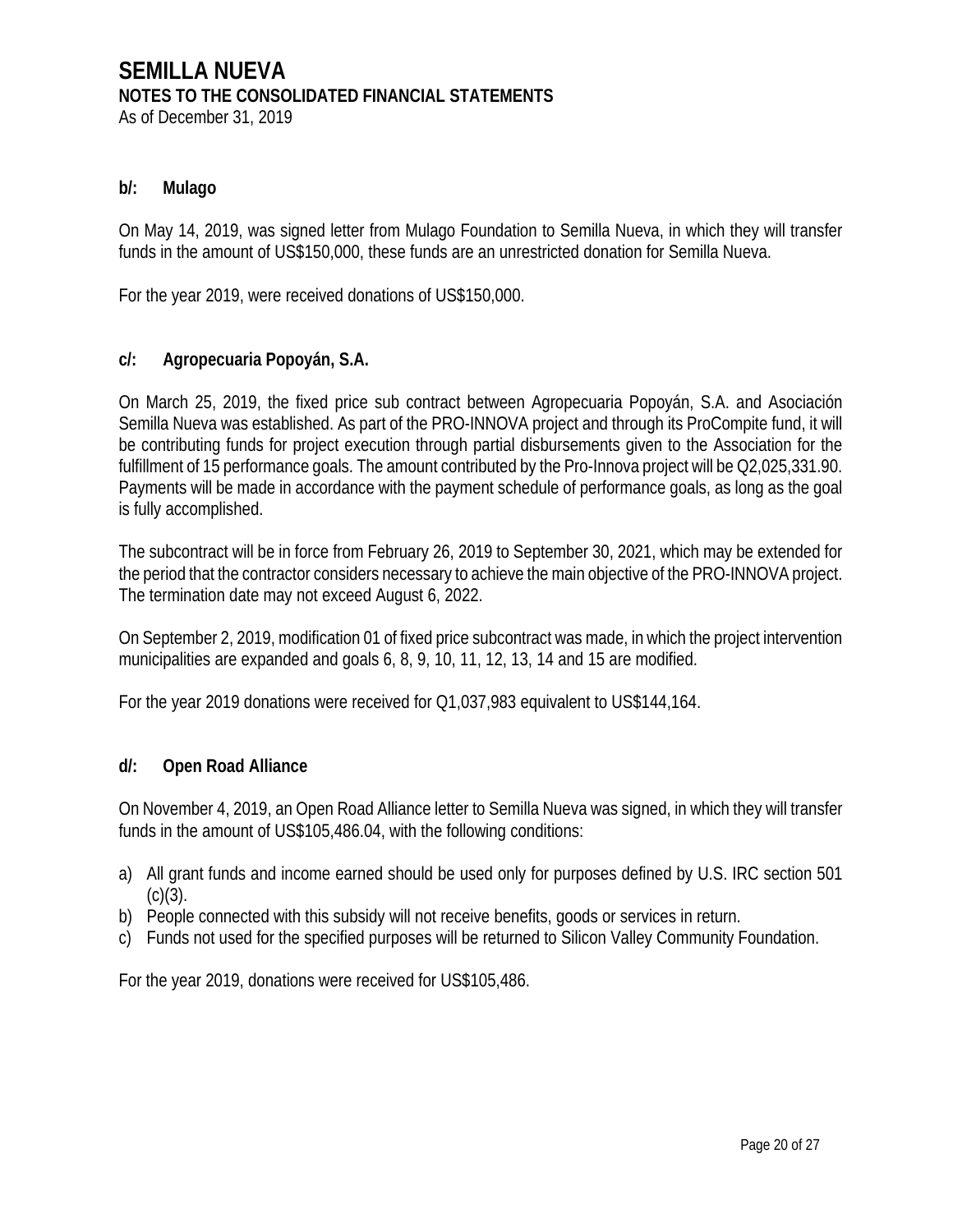### **e/: Interamerican Foundation (IAF)**

On July 8, 2014, the Interamerican Foundation (IAF) signed the cooperation agreement No. GT-317 to grant a contribution of US\$272,500 to Asociación Semilla Nueva, for the implementation of the project "Farmer to Farmer Development and Capacity Building in Retalhuleu and Suchitepéquez" for a period of thirty-six months from July 16, 2014 to July 16, 2017.

On February 28, 2017, the Amendment number 1 was signed, through which the following modifications are made:

- a) The amount of the donation increased to US\$532,200;
- b) The expiration date of the donation period is extended until July 16, 2020;
- c) The following report delivery dates are added: January 31, 2018; July 31, 2018; January 31, 2019; July 31, 2019; January 31, 2020; and July 31, 2020;
- d) All annexes are eliminated in their entirety and replaced by new annexes;

For the year 2019, donations were received for US\$89,272.

#### **f/: Swiss Re Foundation**

On April 6, 2018, the donation agreement was signed between Swiss Re Foundation and Semilla Nueva, Project number 6128, Semilla Nueva: Expanding biofortified seed to combat malnutrition (2018:2020) for an amount subject to the terms for \$200,000 (VAT included), from January 1, 2018 to January 31, 2020.

For the year 2019, donations were received for US\$80,000.

#### **g/: One Day's Wages**

On December 31, 2018, a letter from One Day's Wages was signed to Semilla Nueva, in which they will transfer funds in the amount of US\$51,404, to help combat chronic malnutrition in Guatemala. 100% of the funds will be used to empower local farmers through the production and distribution of biofortified corn seed.

For the year 2019, donations were received for US\$51,404.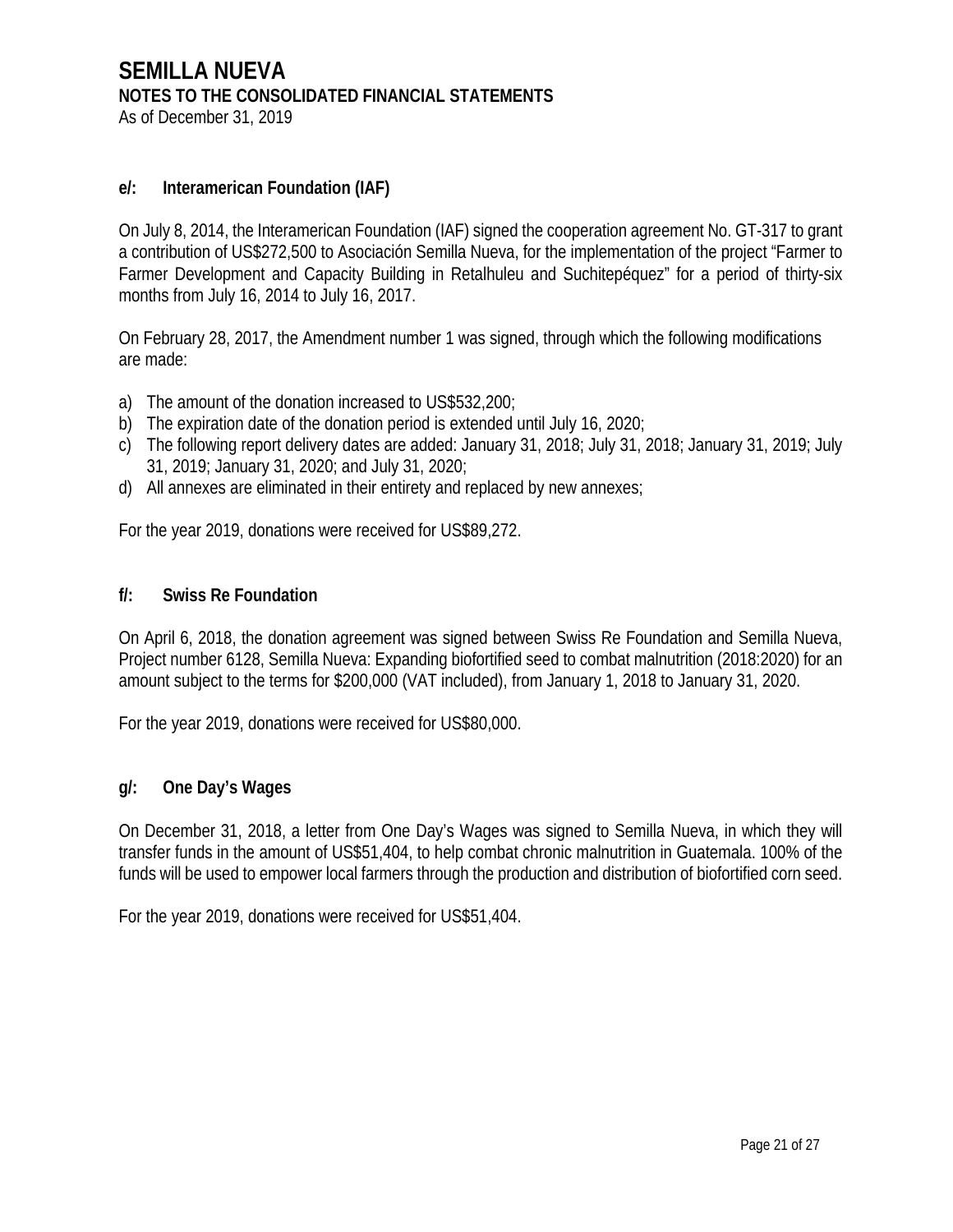### **h/: Harbourton Foundation**

On September 23, 2019, a letter from the Harbourton Foundation was signed to Semilla Nueva, in which they approved a donation of US\$50,000, in support of the launch of biofortified corn to reduce malnutrition in Guatemala. The deadline is from October 1, 2019 to September 30, 2020.

For the year 2019, donations were received for US\$50,000.

### **i/: Expo 2020**

On August 1, 2019, a donation agreement was signed of Expo Dubai 2020 LLC- SO with Semilla Nueva, EL-GA-110 in the Biofortified Corn Launch program to combat malnutrition through a social enterprise model. Expo 2020 will pay according to the following:

- a) Advance US\$50,000 for issuance and approval of documents in article 4(b).
- b) Final payment US\$50,000 Goal reached 1 and goal reached 2, estimated date January 2020.

For the year 2019, donations were received for US\$50,000.

#### **j/: Miracles in action**

For the year 2019, donations were received for US\$45,000.

#### **i/: Conservation, Food & Health Foundation, Inc. (CFH)**

On November 20, 2019, a letter from Conservation, Food & Health Foundation, Inc. was signed to Semilla Nueva, in which the donation of US\$30,000 was approved in support to the project "Combating chronic malnutrition in Guatemala: Production, promotion and sale of biofortified seeds".

For the year 2019, donations were received for US\$30,000.

#### **10. SALES AND SERVICES**

These correspond to the sale of biofortified seeds, local services and services abroad, billed by the Asociación Semilla Nueva and Semilla Nueva, S.A.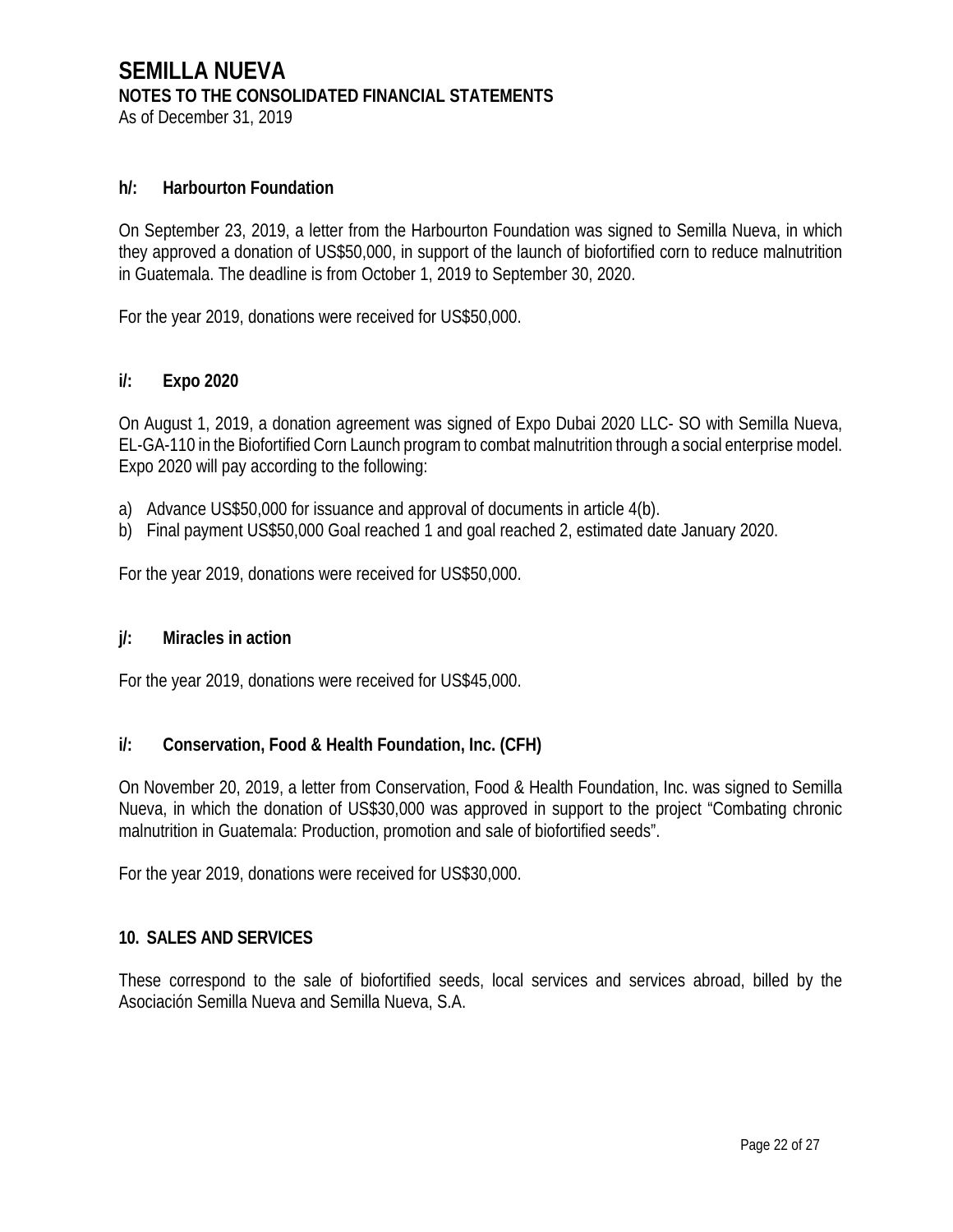As of December 31, 2019

## **11. EXPENSES**

**A)** Wages and labor benefits as of December 31, 2019 are integrated as follows:

| Code   | <b>Description</b>       | <b>Quetzales</b> | <b>US Dollars</b> |
|--------|--------------------------|------------------|-------------------|
| 511.01 | <b>Staff Salaries</b>    | 1,387,217        | 192,669           |
| 511.31 | Insurance                | 164,110          | 22,793            |
| 511.04 | Mid-Year Bonus           | 162,914          | 22,627            |
| 511.06 | Severance                | 146,081          | 20,289            |
| 511.07 | <b>IGSS Employer Fee</b> | 140,465          | 19,509            |
| 511.03 | End of Year Bonus        | 120,520          | 16,739            |
| 511.02 | Bonus Dto.37-2001        | 46,332           | 6,435             |
| 511.05 | <b>Vacations</b>         | 4,810            | 668               |
|        |                          | 2,172,449        | 301,729           |

**B)** The Honoraria as of December 31, 2019 are integrated as follows:

| Code   | Description | <b>Quetzales</b> | <b>US Dollars</b> |
|--------|-------------|------------------|-------------------|
| 511.08 | Honoraria   | 1,731,398        | 240,472           |
| 511.09 | Wages       | 161,410          | 22,418            |
|        |             | 1,892,808        | 262,890           |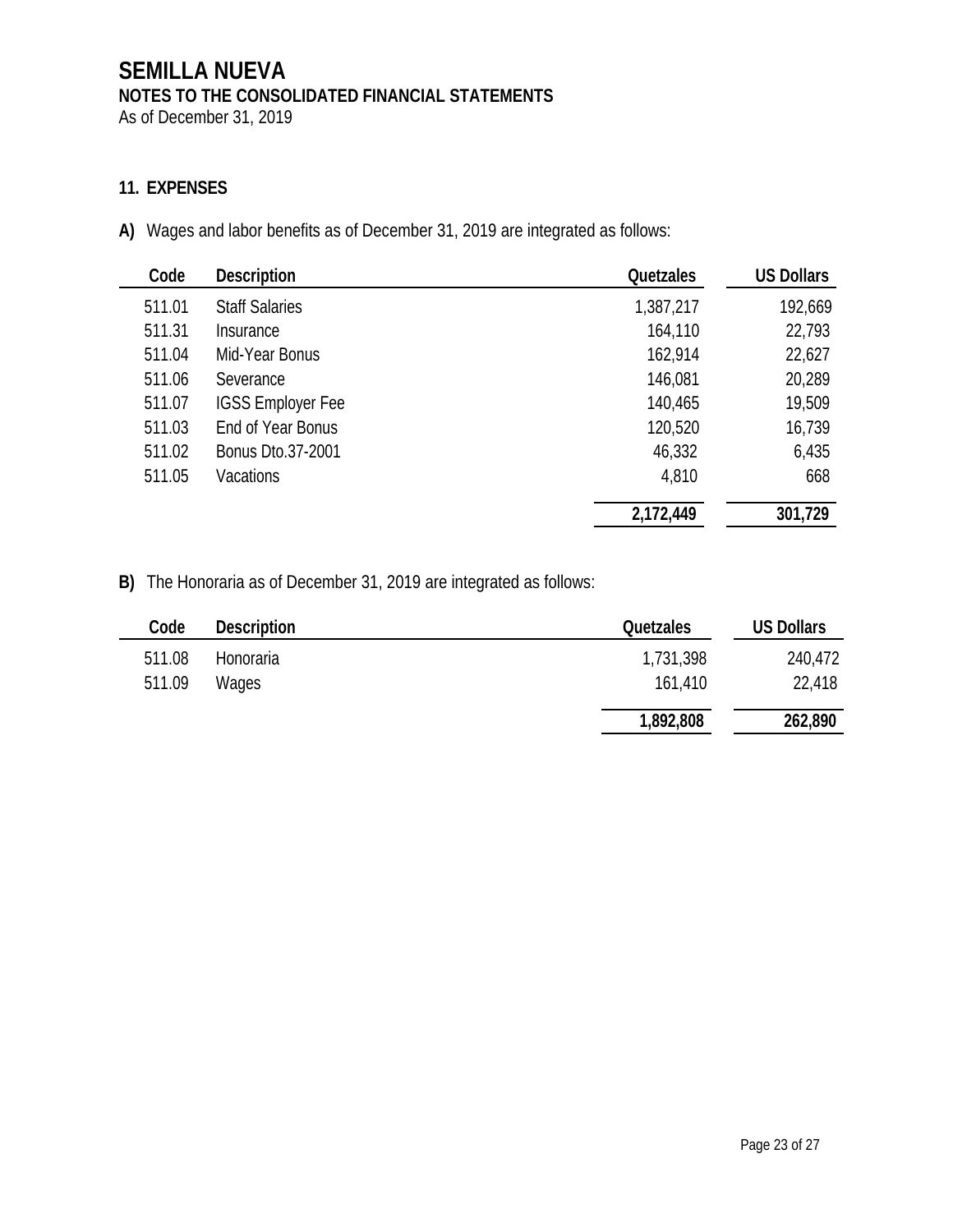As of December 31, 2019

**C)** The general development activities as of December 31, 2019 are integrated as follows:

| Code   | <b>Description</b>                 | <b>Quetzales</b> | <b>US Dollars</b> |
|--------|------------------------------------|------------------|-------------------|
| 511.35 | <b>Field Materials</b>             | 917,669          | 127,454           |
| 511.17 | Trainings & Staff Development      | 189,454          | 26,313            |
| 511.33 | <b>Advertising &amp; Promotion</b> | 177,257          | 24,619            |
| 511.23 | Food                               | 126,655          | 17,591            |
| 511.34 | <b>Office Materials</b>            | 114,717          | 15,933            |
| 511.55 | Country Promotional Day (DDC)      | 112,860          | 15,675            |
| 511.36 | Soil Analysis and Labor Study      | 10,569           | 1,468             |
| 511.32 | Printing & Copying                 | 9,245            | 1,284             |
|        |                                    | 1,658,426        | 230,337           |

**D)** Transportation, mobilization, fuel as of December 31, 2019 is integrated as follows:

| Code   | <b>Description</b>                        | <b>Quetzales</b> | <b>US Dollars</b> |
|--------|-------------------------------------------|------------------|-------------------|
| 511.26 | Mileage / Depreciation, Personal Vehicles | 300,881          | 41,789            |
| 511.18 | Gasoline                                  | 255,341          | 35,464            |
| 511.16 | Repair & Maintenance Vehicles             | 68,033           | 9,449             |
| 511.20 | <b>Hotels</b>                             | 62,986           | 8,748             |
| 511.11 | <b>Office Parking</b>                     | 50,040           | 6,950             |
| 511.19 | <b>Flights</b>                            | 41,170           | 5,718             |
| 511.27 | Freight and Hauling                       | 36,633           | 5,088             |
| 511.28 | <b>Taxi Service</b>                       | 16,351           | 2,271             |
| 511.56 | Toll / Ferry / others                     | 5,501            | 764               |
| 511.21 | <b>Public Transportation</b>              | 5,097            | 708               |
| 511.22 | <b>Travel Parking</b>                     | 3,341            | 464               |
|        |                                           | 845,374          | 117,413           |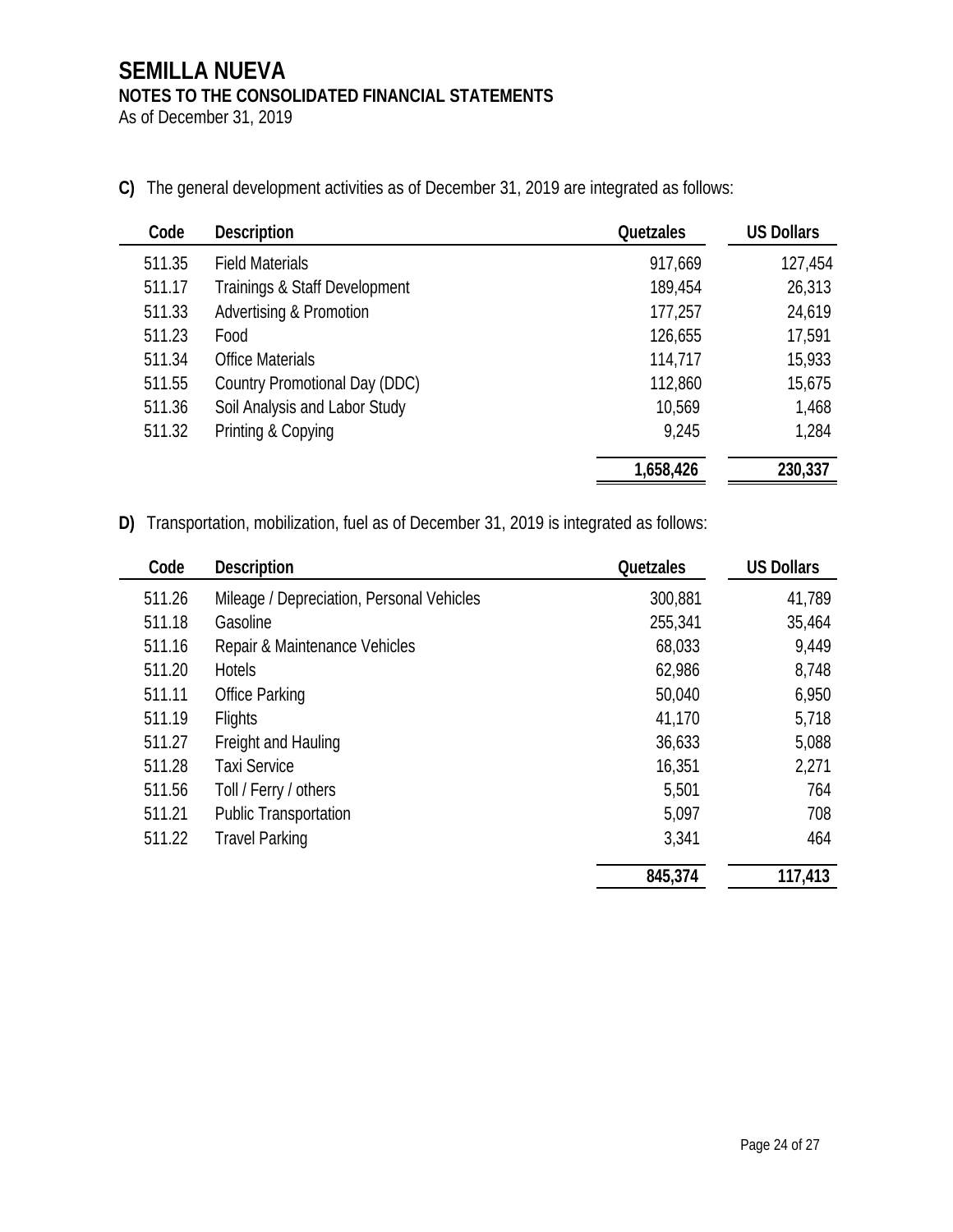As of December 31, 2019

**E)** Rentals and maintenance expenses as of December 31, 2019 are integrated as follows:

| Code   | <b>Description</b>             | Quetzales | <b>US Dollars</b> |
|--------|--------------------------------|-----------|-------------------|
| 511.10 | Rent                           | 113,429   | 15,754            |
| 511.57 | Leasing                        | 54,317    | 7,544             |
| 511.15 | Other Repair & Maintenance     | 34,150    | 4,743             |
| 511.14 | Repair & Maintenance Furniture | 1,245     | 173               |
| 511.48 | <b>Other Rental Expenses</b>   | 96,055    | 13,341            |
|        |                                | 299,196   | 41,555            |

**F)** General office expenses as of December 31, 2019 are integrated as follows:

| Code   | <b>Description</b>            | <b>Quetzales</b> | <b>US Dollars</b> |
|--------|-------------------------------|------------------|-------------------|
| 511.13 | Telephone & Internet          | 91,022           | 12,642            |
| 511.12 | <b>Utilities</b>              | 73,800           | 10,250            |
| 511.30 | Postage & Shipping            | 25,654           | 3,563             |
| 511.37 | <b>Other General Expenses</b> | 26,993           | 3,749             |
|        |                               |                  |                   |
|        |                               | 217,469          | 30,204            |

**G)** Taxes, fees and arbitration as of December 31, 2019 are integrated as follows:

| Code   | <b>Description</b>            | <b>Quetzales</b> | <b>US Dollars</b> |
|--------|-------------------------------|------------------|-------------------|
| 511.52 | Income Tax                    | 110,088          | 15,290            |
| 511.40 | <b>VAT Special Invoice</b>    | 11,750           | 1,632             |
| 511.38 | Fines, Surcharges & Other SAT | 7,855            | 1,091             |
| 511.39 | Income Tax Special Invoice    | 4,421            | 614               |
| 511.46 | PayPal Fees                   | 1,030            | 143               |
| 511.53 | <b>VAT Fiscal Debit</b>       | 29               | 4                 |
| 511.41 | Other fines                   | 50               |                   |
|        |                               | 135,223          | 18,781            |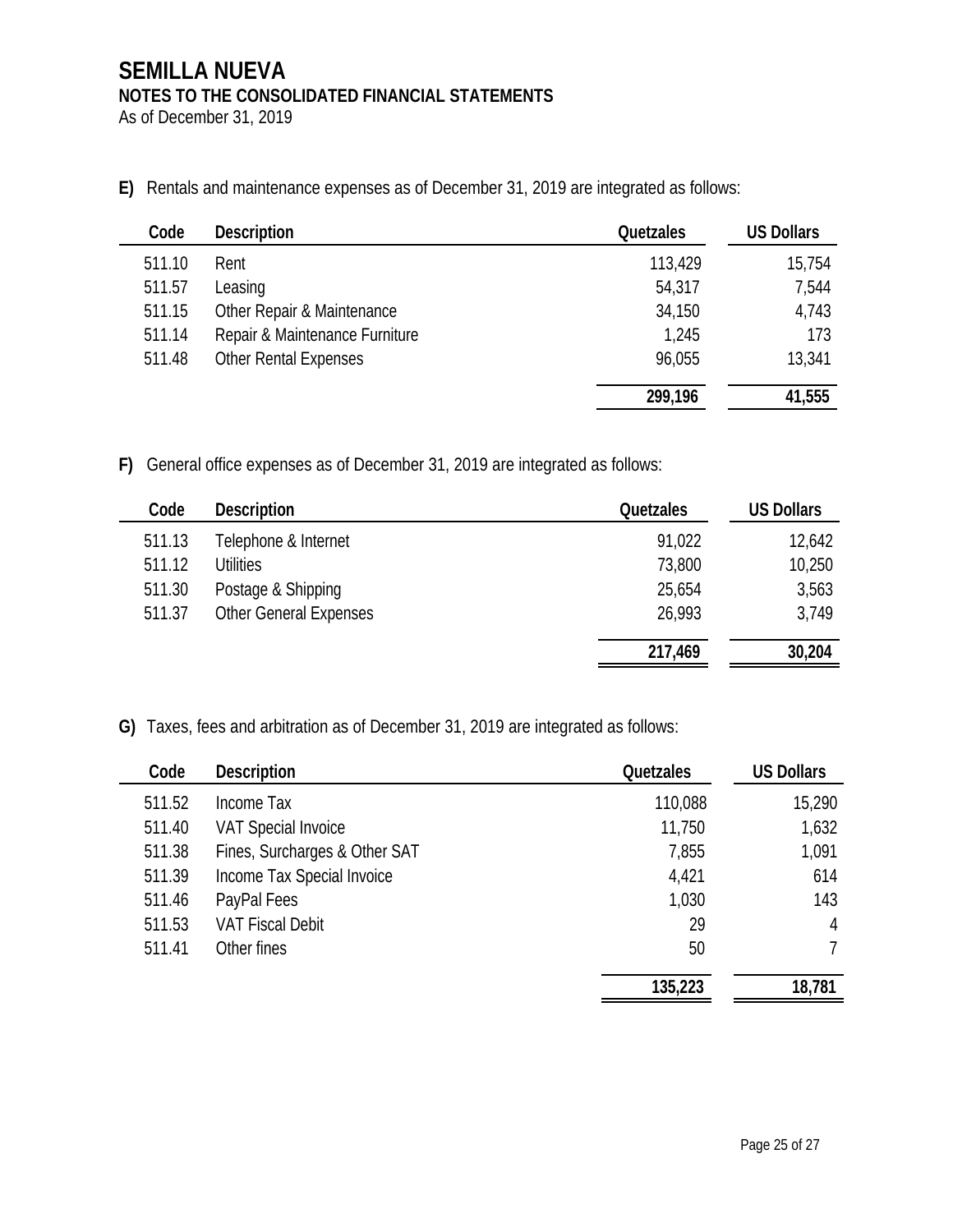As of December 31, 2019

 $\overline{a}$ 

**H)** Depreciations as of December 31, 2019 are integrated as follows:

| Code   | <b>Description</b>                   | <b>Quetzales</b> | <b>US Dollars</b> |
|--------|--------------------------------------|------------------|-------------------|
| 511.44 | <b>Vehicle Depreciation</b>          | 49.716           | 6,905             |
| 511.42 | Furniture and Equipment Depreciation | 259              | 36                |
|        |                                      | 49,975           | 6,941             |

**I)** Bank expenses, differential and others as of December 31, 2019 are integrated as follows:

| Code   | <b>Description</b>                           | <b>Quetzales</b>    | <b>US Dollars</b> |
|--------|----------------------------------------------|---------------------|-------------------|
| 511.45 | <b>Banking Fees</b><br>Exchange differential | 2,743<br>(190, 425) | 381<br>(26, 448)  |
|        |                                              | (187, 682)          | (26,067)          |

## **12. COMMITMENTS**

- a) On June 12, 2019, Semilla Nueva, S.A. signed a lease agreement with Comercial Administradora, S.A. The contract establishes the rent of the 2019 Pick Up Vehicle for a period of 24 months or 200,000km, the annual rent is Q89,807.28 equivalent to US\$12,473.23.
- b) On June 27, 2019, Semilla Nueva, S.A. signed lease and bond agreement with El Kiosco, S.A. The contract establishes the rent of premises Number 35, first level, building "La Galería" for one year from May 1, 2019, expiring on April 30, 2020. The term can be extended for equal or lesser terms by crossing of letters. The monthly rent is US\$1,167 plus VAT.
- c) On June 27, 2019, Semilla Nueva, S.A. signed a lease and bond agreement with Edificaciones Comerciales, S.A. The contractor establishes the rent of parking 5.5A and warehouse 5.5B of the basement of "La Galería" building for one year from May 1, 2019, expiring on April 30, 2020. The term can be extended for equal or lesser terms by crossing letters. The monthly rent is US \$435.00 plus VAT.
- d) On September 24, 2019, Asociación Semilla Nueva signed a lease agreement with Ambitto Arquitectura, S.A. The contractor establishes the rent of warehouse number four of the condominium of Cinco Ofibodegas, Aldea La Libertad, Sacatepéquez for one year from October 1, 2019, expiring on September 30, 2020. The term can be extended for equal or shorter terms by crossing letters. The monthly rent is Q.11,200.00 equivalent to US \$1,555.55.